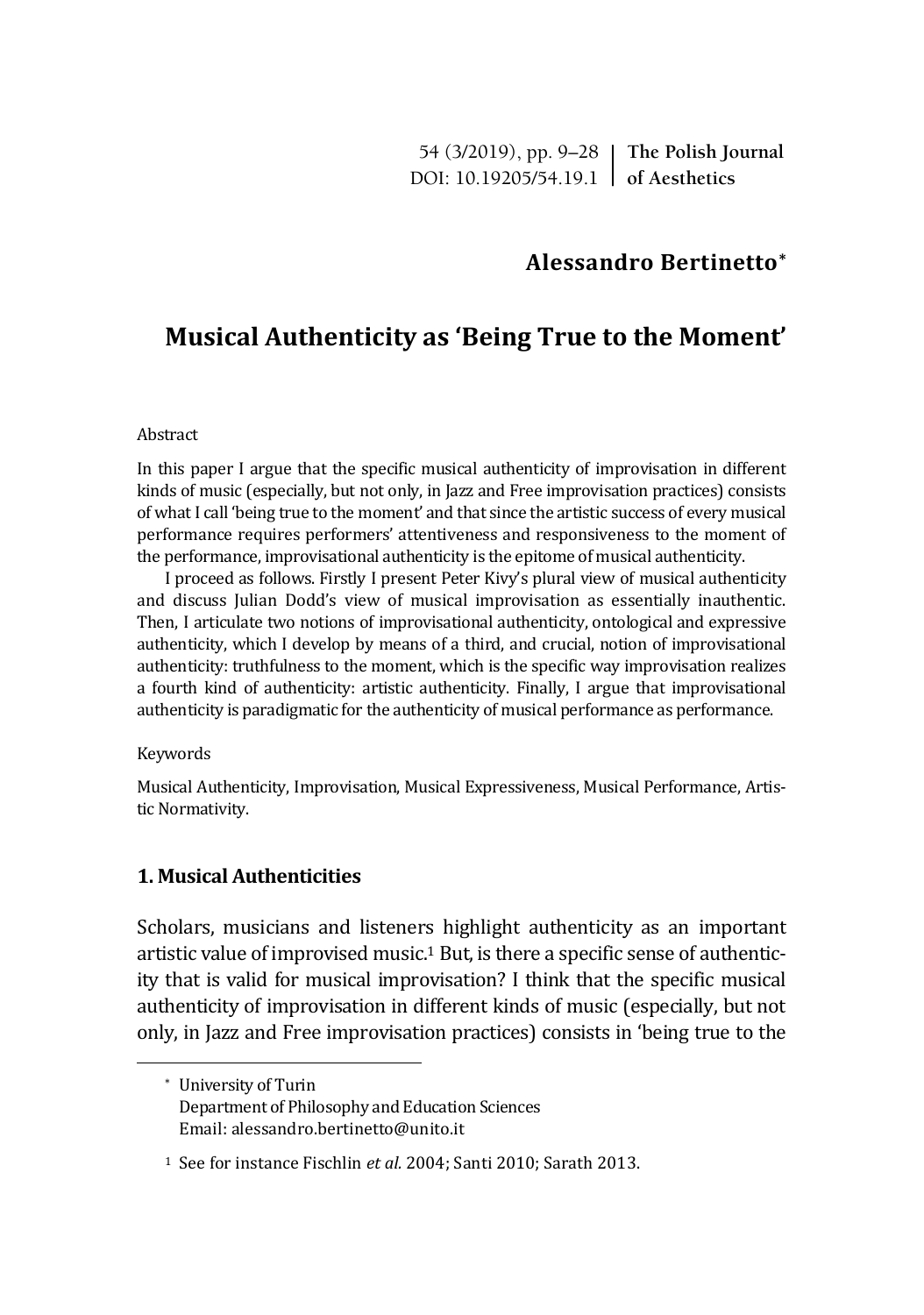moment,' i.e. in improvisers' attentiveness and responsiveness to the moment of the performance. Moreover, since the artistic success of every musical performance requires performers to be attentive and responsive toward the performance situation, I think that improvisational authenticity is the epitome of musical authenticity. Finally, I believe that the negotiation of the normativity of the practice in relation to the situation of the artistic production is an important aspect of artistic normativity in general, and that for this reason the 'truthfulness to the moment' of improvisation exhibits a key aspect of artistic authenticity. In order to argue in favor of these views, I will begin by briefly presenting the topic of musical authenticity.

\_\_\_\_\_\_\_\_\_\_\_\_\_\_\_\_\_\_\_\_\_\_\_\_\_\_\_\_\_\_\_\_\_\_\_\_\_\_\_\_\_\_\_\_\_\_\_\_\_\_\_\_\_\_\_\_\_\_\_\_\_\_\_\_\_\_\_\_\_\_\_\_\_\_\_\_\_\_\_\_\_\_\_\_\_\_\_\_\_\_\_\_\_\_\_\_\_\_

For this purpose, it is advisable to start with Peter Kivy's conceptual articulation. Although Kivy refers to Western classical music, his analytical discussion is also a good starting point for reflecting on authenticity in reference to the broad field of improvisational practices. According to Kivy, the notion of authenticity can apply to music in at least four ways: 1. "faithfulness to the composer's personal intentions;" 2. "faithfulness to the performance practice of the composer's lifetime;" 3. "faithfulness to the sounds of a performance during the composer's lifetime;" 4. "faithfulness to the performer's own self, original, not derivative, or an aping of someone else's way of playing" (Kivy 1995, 6–7). The polemical aim of the book was the so-called "movement for historically authentic performance" and its strong defense of the W e r k t r e u e i d e a  $\mathbf{l}$ : the truthfulness to the text of the musical work.

Roughly, the first three notions of musical authenticity can be considered as expressions of the ideal of authenticity as truthfulness to the work. Kivy argues that this ideal is not a necessary criterion for the artistic quality of a musical performance. Rather, the artistic quality of a musical performance necessarily requires the fourth type of authenticity (which does not only concern musical performances, but works of art), through which performers achieve two of the most admired artistic qualities: *style* and *originality*  (see Kivy 1995, 123). Kivy believes that expressive authenticity, as he calls it, is compatible with, and often even required by, respect for the composer's intentions, and he claims that authenticity is, generally speaking, a trade-off: if the rate of authenticity as fidelity to the author's intentions or to the historical sonority increases, that of expressive authenticity diminishes, and vice versa. Moreover, he denies that the artistically-better performance is necessarily the one that respects the composer's intentions. On the one hand,

<sup>2</sup> This ideal is supported for instance by Godlovitch 1998. For a critical musicological discussion see Taruskin 1995.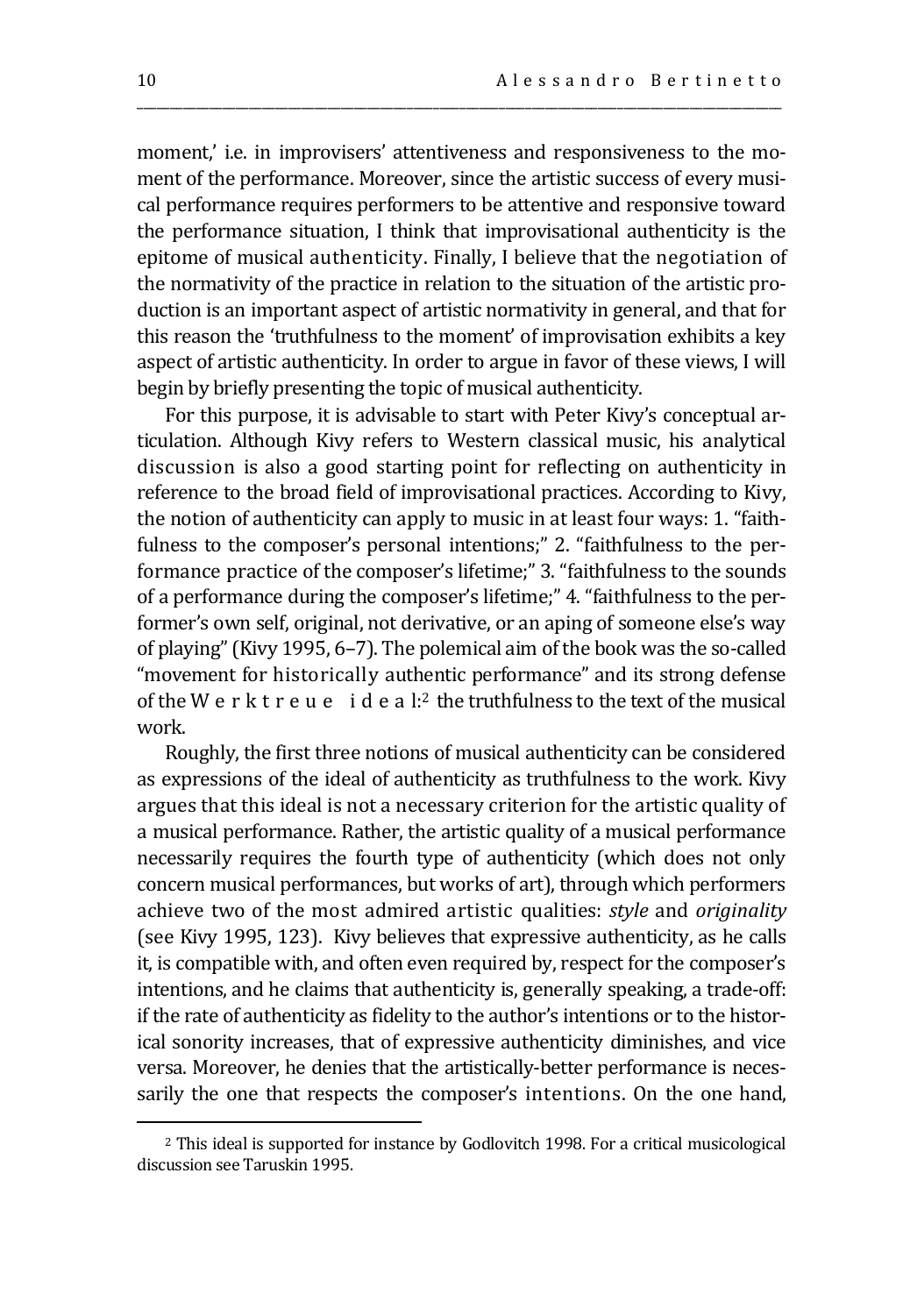moral reasons in favor of respect for the composer's intentions can be balanced by other moral reasons, such as respect for the listeners. On the other hand, fidelity to the composer's intentions (assuming we can have access to them) is no guarantee of the best artistic quality of the performance of a work. Furthermore, Kivy criticizes the "historically authentic performance movement", because it is "a project aimed at collapsing performance into text" (1995, 277), and holds that the gap between performance and text is desirable, so that music remains a performing art.

\_\_\_\_\_\_\_\_\_\_\_\_\_\_\_\_\_\_\_\_\_\_\_\_\_\_\_\_\_\_\_\_\_\_\_\_\_\_\_\_\_\_\_\_\_\_\_\_\_\_\_\_\_\_\_\_\_\_\_\_\_\_\_\_\_\_\_\_\_\_\_\_\_\_\_\_\_\_\_\_\_\_\_\_\_\_\_\_\_\_\_\_\_\_\_\_\_\_

To sum up, Kivy suggests on the one hand, that musical inauthenticity, as infidelity to the musical work as text, is neither a moral evil nor an artistic demerit; on the contrary, it seems to be ontologically required for the musical performance to be a performance. On the other hand, the expressive authenticity of the performers is necessary for the artistic quality of the performance.

I agree. So on this basis I will develop my thesis on the authenticity of musical improvisation.

### **2. Musical Authenticity and Improvisational Inauthenticity**

While strongly defending performance authenticity as truthfulness to the work, Julian Dodd has elaborated on the idea that a performance not faithful to the work as a text, which in this sense is inauthentic, can be artistically successful. "Musical authenticity" may mean either "score compliance authenticity" (Dodd 2012, 1), which consists in rendering the score faithfully, and in "being faithful to the composer's work-determinative instructions" (2014, 281), or "interpretive authenticity," which, in Dodd's words, is "a kind of faithfulness" to the musical work, which consists in "evincing a deeper understanding of the work performed" and allows the abandoning of "ideal fidelity to the score" in order to achieve "a more successful performance" which is "true to the work by interpreting it in a way that displays insight into its nature" (2012, 10, 17, 9).

Leaving aside complications (in Dodd's formulation it remains for example unclear what the "nature" of a work is), the important point is that in any case musical authenticity, as faithfulness to the work, is incompatible with improvisation. In improvised music, authenticity is not a "performance value," Dodds argues, because "improvised music [is] music in which what really matters is coping with challenges in the mom e n t rather than being true to the work performed" (2014, 281). In other words: "Where improvisation disregards the work as scored, interest for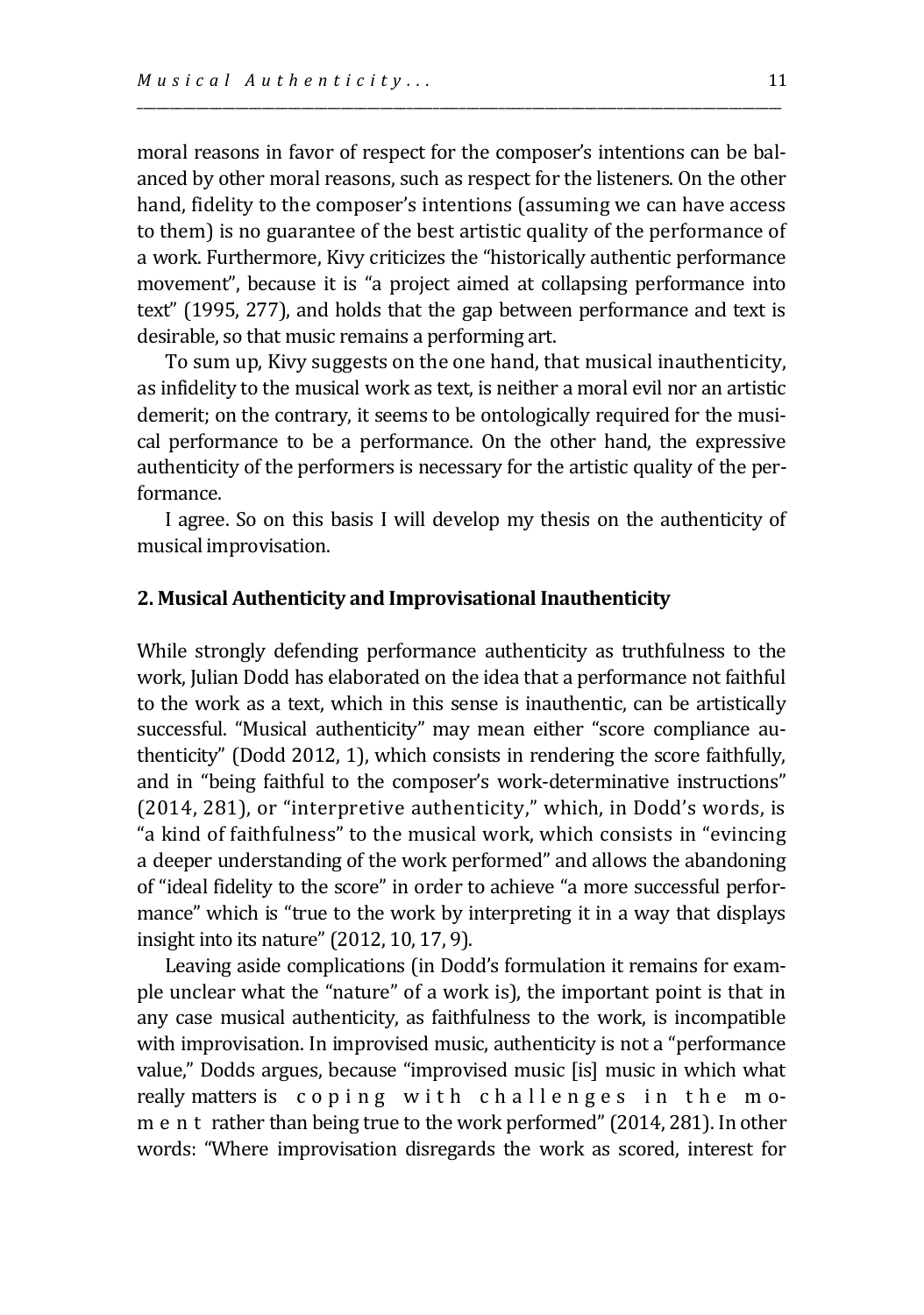improvisation overrides interest for the work as scored. In this sense, there is a tension between improvisation and score-compliance. We may call this the incompatibility the sis." $3$ 

\_\_\_\_\_\_\_\_\_\_\_\_\_\_\_\_\_\_\_\_\_\_\_\_\_\_\_\_\_\_\_\_\_\_\_\_\_\_\_\_\_\_\_\_\_\_\_\_\_\_\_\_\_\_\_\_\_\_\_\_\_\_\_\_\_\_\_\_\_\_\_\_\_\_\_\_\_\_\_\_\_\_\_\_\_\_\_\_\_\_\_\_\_\_\_\_\_\_

This thesis is generally right, I think, but some qualifications are in order.

First, as musicological and ethnomusicological research has now definitively clarified, many improvisational musical practices are not centered around notions like work and composition and "improvisation is better understood in terms of the learning and application of culturally acquired, socially mediated, and embodied skills."<sup>4</sup> In improvisational practices of oral traditions, Free Jazz, a free improvisation, there is no work to be performed. In this case, we cannot reasonably say that improvisation is inauthentic, in Dodd's sense, because there is no work to be unfaithful to. The performance can neither be authentic nor inauthentic (in that sense). Authenticity, as truthfulness to the work, is irrelevant here, so we may call this the i r r e l e v a n c e t h e s i s. In these practices (Free Jazz, Free improvisation, and improvisation practices of oral traditions), it makes no sense to define improvisation in terms of deviation from the score and inauthenticity. Rather, the aesthetic dimension of these practices is understood if we grasp its historical, social, and cultural dimension.<sup>5</sup>

Secondly, recent empirical studies demonstrate that unintentional improvisation is unavoidable in performing a rendition of a musical work, even in the Classical tradition of performances of work-as-scored. <sup>6</sup> Hence, if there are authentic renditions of musical works, then musical improvisation does not prevent a performance from being authentic. However, this remark does not imply an insurmountable difficulty for the i n c o m p a t i b i l i t y t h e s i s. One may think that unintentional, unavoidable improvisation is not relevant: we rather need reasons for admitting or rejecting the possible authenticity of i n t e n t i o n a l improvisation.

Thirdly, in some cases improvising *is* following the composer's instructions for a correct performance of the work. In Western 'classical' music we can find examples of this in the practices of the figured bass, of the free cadenza or in the 'open' or 'undetermined' works of the avant-garde. In these

<sup>3</sup> I thank an anonymous reviewer for this nice formulation I allow myself to insert in the text.

<sup>4</sup> I thank an anonymous reviewer for pushing me on this point and for the nice formulation I allow myself to incorporate in the text.

<sup>5</sup> See Treitler 1991; Berliner 1994; Nettl *et al.* 1998; Lewis 2004; Nettl *et al.* 2009. See also footnotes 9 and 14.

<sup>6</sup> See Schiavio, Høffding 2015; Seddon, Biasutti 2009, 35.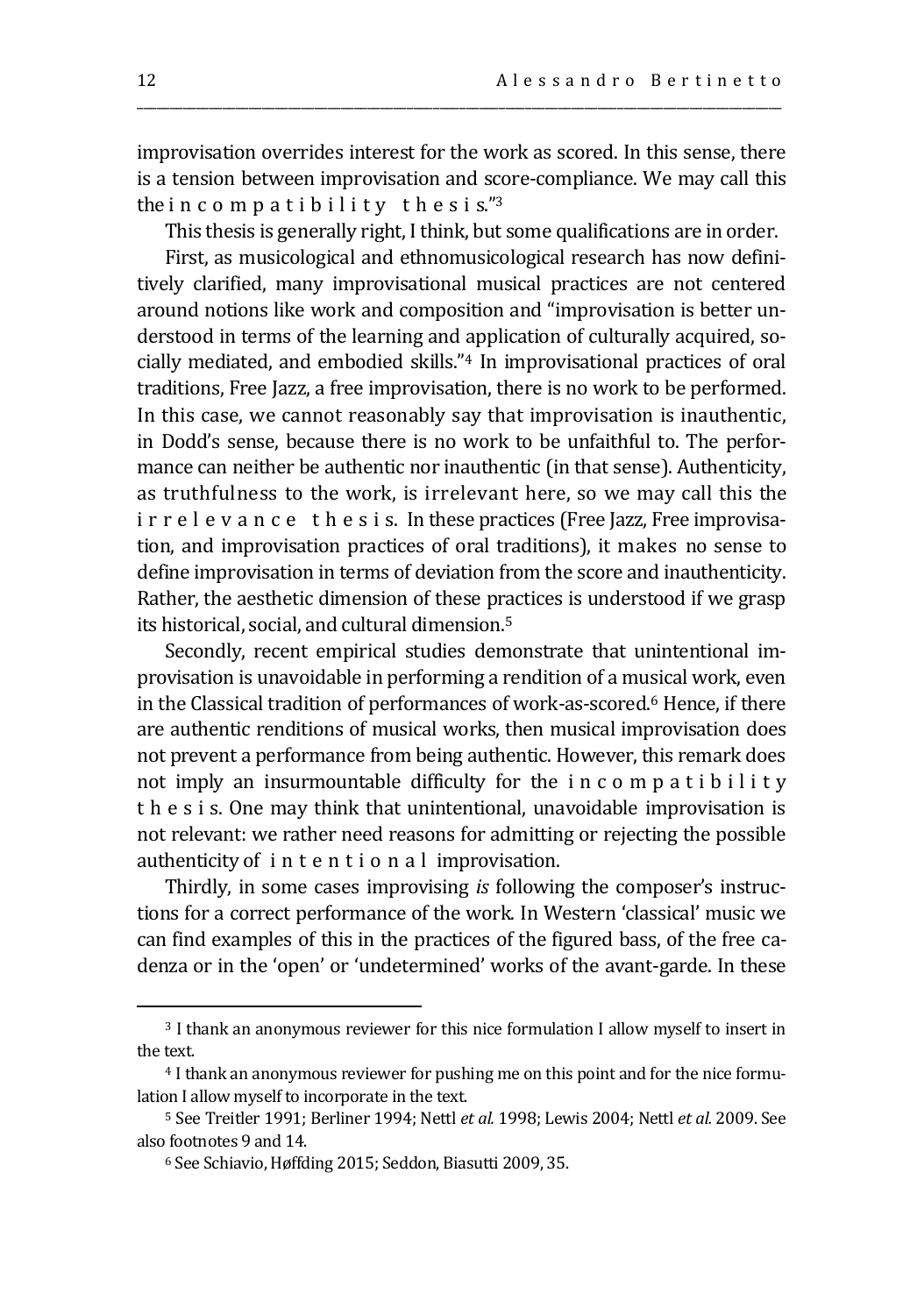cases the musical score prescribes improvisation as authentic means for performing the work.When improvisation is required by the musical work's instructions (according to a given musical practice), then improvisation is both a necessary condition for the correct performance of the musical work and is still an improvisation. Within these practices, authentic performances, i.e. performances compliant with the score, are improvisational (or, if you prefer, involve improvisation): so this limits the scope of the i n c o mp a t i b i l i t y t h e s i s*.* Of course the score's instructions and musical practice's conventions constrain performers' improvisational freedom. If the score of a Baroque work prescribes improvisation for 12 bars, and the performers improvise for 30 bars in a Free Jazz style, then the improvised performance is unfaithful to the work and, in this sense, inauthentic. However it would be inauthentic as a wrong (improvisational) performance, not as improvisation p e r s e.

\_\_\_\_\_\_\_\_\_\_\_\_\_\_\_\_\_\_\_\_\_\_\_\_\_\_\_\_\_\_\_\_\_\_\_\_\_\_\_\_\_\_\_\_\_\_\_\_\_\_\_\_\_\_\_\_\_\_\_\_\_\_\_\_\_\_\_\_\_\_\_\_\_\_\_\_\_\_\_\_\_\_\_\_\_\_\_\_\_\_\_\_\_\_\_\_\_\_

In other cases, for instance a Jazz rendition of a tune, "performers do not wait for the composer's permission or prescription before becoming improvisers. They freely decide to improvise, taking advantage of the composer's work for their performing aims" (Bertinetto 2012, 115). Unfaithfulness to the work-as-scored is required by the artistic practice and, consequently, here improvisation is inauthentic. Yet, as Dodd thinks, t h i s kind of inauthenticity does not imply a default artistic demerit of improvised music. On the contrary, an authentic performance, as faithful to the scored work, would be contrary to the practice here: it would amount to playing the wrong game (although, as I will argue at the end of the paper, playing a wrong game can result in the invention of a new artistically successful game).

However, as Kivy has already shown, the semantic spectrum of the notion of authenticity is broad and diverse. So, my point is that both the i ncompatibility thesis and the irrelevance thesis do not rule out or hinder the idea that improvisation may be authentic in other relevant ways. Once we acknowledge other kinds of musical authenticity, we can defend the idea that musical improvisation and authenticity are not mutually exclusive and argue that a certain kind of authenticity is a key artistic value of musical improvisation.

I think that what I will advocate is valid for standard Jazz, in which improvisers can be expressively authentic, as explained by Kivy, although playing performances that, in Dodd's interpretation, are inauthentic with respect to the musical work (perhaps regarding tunes such as  $M y$  F u nny Valentine, In a Sentimental Mood, My Favorite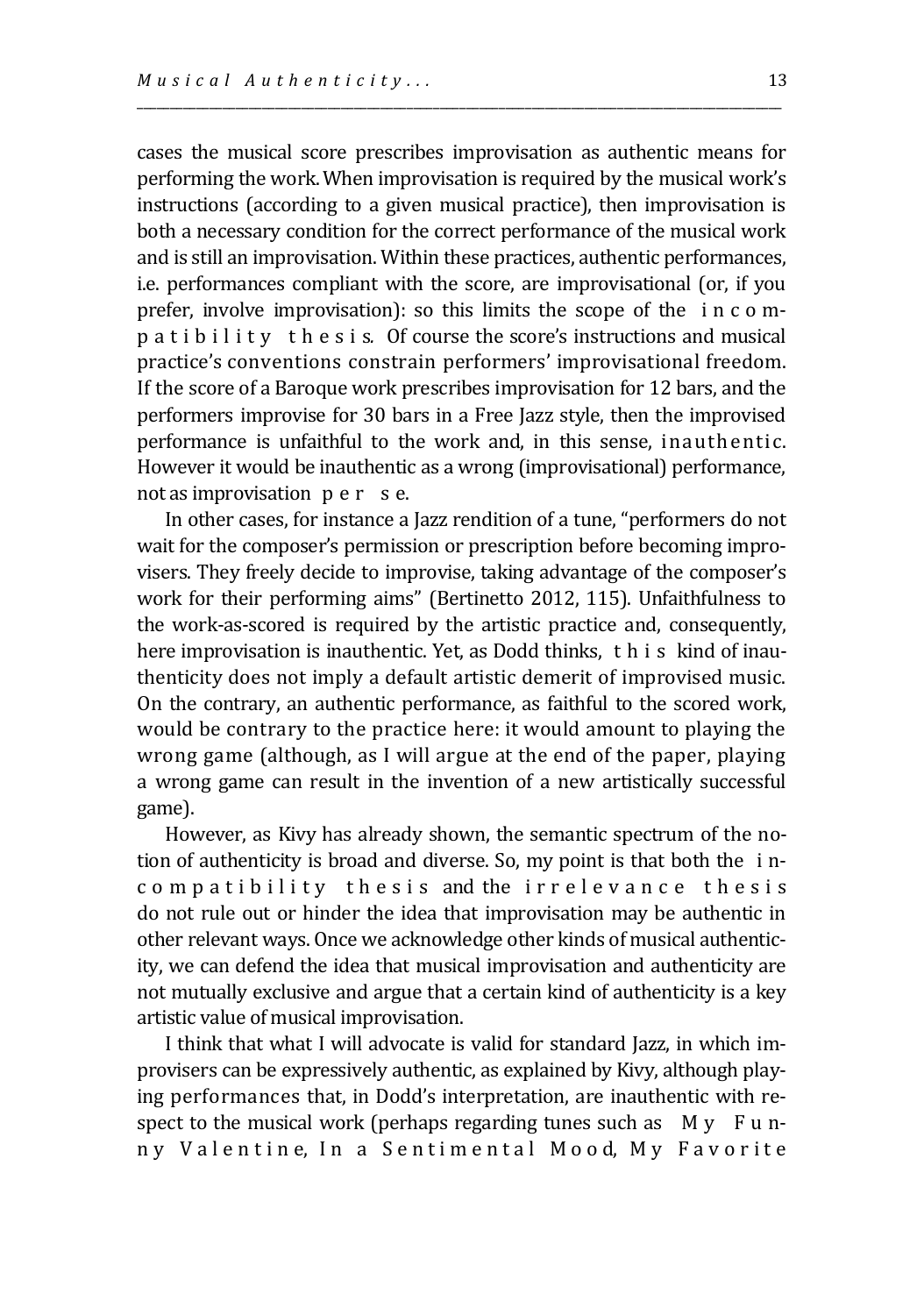Things, and 'Round Midnight I would rather speak more simply of 'composition' instead of 'musical work.' However, I have discussed the issue elsewhere (Bertinetto 2012)<sup>7</sup> and here I will not discuss it any further). I am also thinking about improvisational performances that do not refer to compositions, as in Keith Jarrett's famous K ö l n C o n c e r t, 'Free' Jazz, and 'free'<sup>8</sup> improvisation of different kinds (from G r u p p o d i I mp r o v v i s a z i o n e N u o v a C o n s o n a n z a and M u s i c a E l e t t r o n i c a V i v a to the new avant-garde scene of contemporary B e r l i n E c h t z e i t m u s i k and improvising Laptop ensembles, only to make a few examples), in reference to which the notion of inauthenticity with respect to a composition does not apply, because in fact there are no compositions (at least in the common sense of the word). However, I believe that my thesis can be extended to the use of improvisation at least within the history of Western music. Not only forms of Popular music of oral tradition and Rock (the kinds of music Vincenzo Caporaletti has called "audiotactile" (Caporaletti 2005), but also Medieval and Baroque music and Classical music (in regard, for example, to the cadenza of a concerto) culturally centered around the notion of a musical work.<sup>9</sup> In all these cases where the music is improvised, improvisers can be more or less expressively authentic (in some cases; in others not, being inauthentic in Dodd's sense).

\_\_\_\_\_\_\_\_\_\_\_\_\_\_\_\_\_\_\_\_\_\_\_\_\_\_\_\_\_\_\_\_\_\_\_\_\_\_\_\_\_\_\_\_\_\_\_\_\_\_\_\_\_\_\_\_\_\_\_\_\_\_\_\_\_\_\_\_\_\_\_\_\_\_\_\_\_\_\_\_\_\_\_\_\_\_\_\_\_\_\_\_\_\_\_\_\_\_

## **3. Authentic Improvisations**

 $\overline{a}$ 

Improvisation can rightly be understood as authentic in at least three senses: ontological, expressive and situational-responsive. I will label this third kind of authenticity 't ruth fulness to t h e m o m e n t.' Especially this last sense of authenticity constitutes the specific way improvisation realizes a fourth kind of authenticity: a r t i st i c a u t h e n t i c i t y. In this section I will deal with the first two senses, while in the next sections I will focus on the other two. I will suggest, first, to

<sup>7</sup> Here I argue that, *pace* Davies 2001 and others, a jazz improvised performance of a tune *is* a performance of that tune. See Bertinetto 2016a.

<sup>8</sup> An improvisation is free in the sense of being unconstrained by scores, themes and harmonic grids, but it is never ex nihilo: it feeds on traditions, practices, styles, exercise, habits, etc.

<sup>9</sup> For the philosophical history of this notion see Goehr 1992. For different forms of improvisation in different historical musical practices see Gioia 1988; Rinzler 2008; Lothwesen 2009; Santi 2010; Guaccero 2013; Sbordoni 2014; *Saladin* 2014; Feige 2014; Guido 2017. See also footnotes 5 and 14.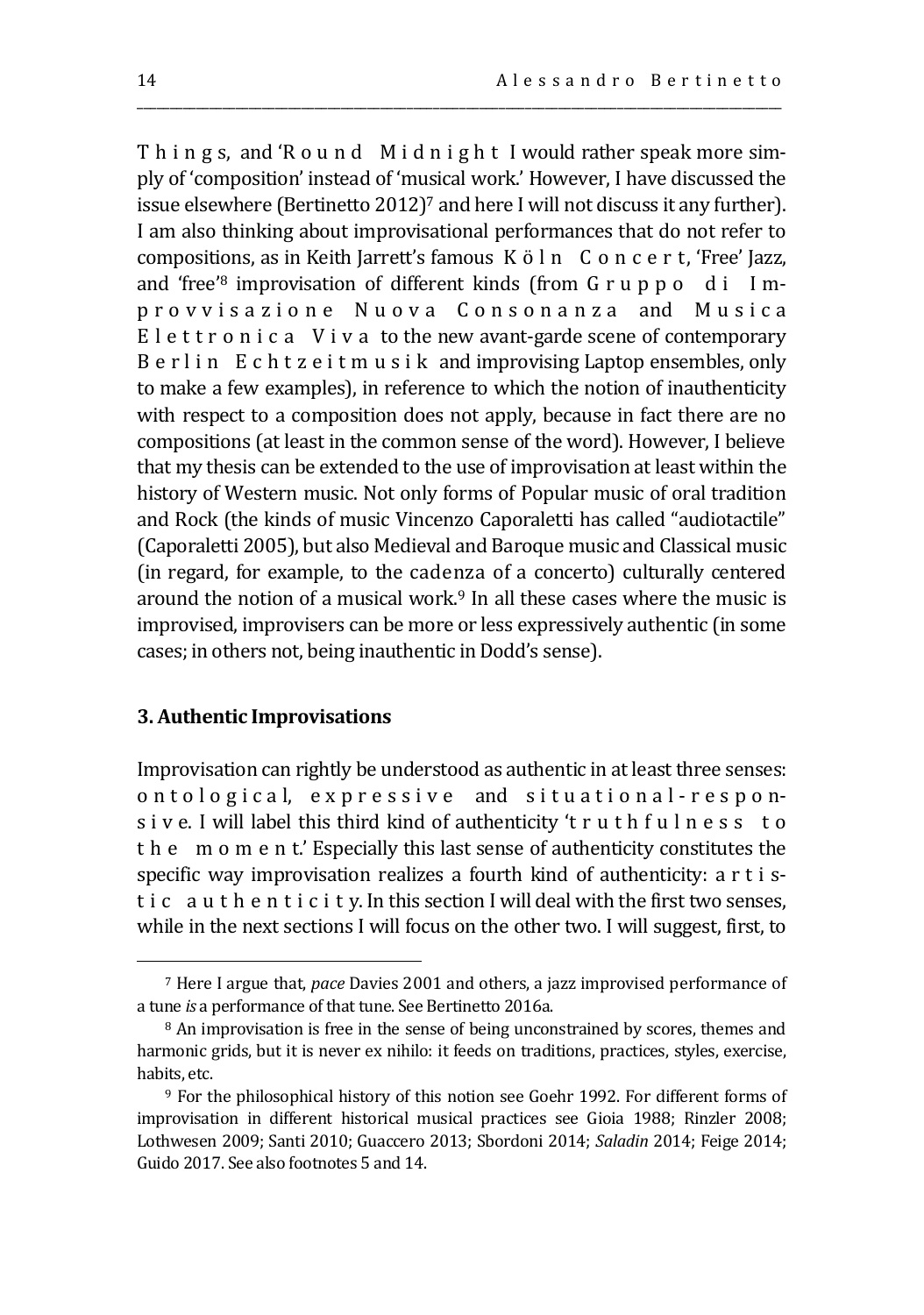consider 'truthfulness to the moment' as the specific meaning of improvisational authenticity and, second, to understand improvisational authenticity as paradigmatic for artistic authenticity.

\_\_\_\_\_\_\_\_\_\_\_\_\_\_\_\_\_\_\_\_\_\_\_\_\_\_\_\_\_\_\_\_\_\_\_\_\_\_\_\_\_\_\_\_\_\_\_\_\_\_\_\_\_\_\_\_\_\_\_\_\_\_\_\_\_\_\_\_\_\_\_\_\_\_\_\_\_\_\_\_\_\_\_\_\_\_\_\_\_\_\_\_\_\_\_\_\_\_

## **(a)** *Ontological authenticity*

 $\overline{a}$ 

In the field of philosophy of art, authenticity is commonly understood as that quality for which an artwork is materially the object attributable to a particular author as its producer. This kind of authenticity concerns the empirical question of the work's authorship. An authentic artwork is what it should be: it is the 'genuine' object, not its substitute. Therefore the authentic artistic object is identified by differentiation from other objects, such as copies (or falsifications) and cases of plagiarism, which occur when authorship is attributed to someone who is not the true, or authentic, author of the artistic object (see Dutton 2003).

Improvisation is authentic in this sense d e f i n i t i o n a l l y. For understanding this point, we may resort to the etymology of the word 'authenticity'. As simultaneous coincidence of invention and realization,<sup>10</sup> improvisation is o n t o l o g i c a l l y authentic in the etymological meaning of the word. Consider, 1. authentein and 2. authentik os respectively mean: 1. 'to accomplish something, oneself,' 'to do independently,' 'to bear authority on something,' and 2. 'being handmade.' There is surely nothing more handmade than an improvisation: improvisers don't do what somebody else prescribes them to do, but act autonomously, bearing authority on what they are doing. Of course, as previously seen, performers may improvise in order to follow a composer's instructions that set limits on the scope of their improvisation. Moreover, a performer often improvises while interplaying with other musicians and accordingly to the performance's specific and concrete situation. Finally, at times improvisers play without consciously deciding what to do (also because their intentions are developed through the action) (Bertinetto 2015, 10). However, the point is that—perhaps relative to what they improvise within the constraints set by a composer—improvisers (individually and/or jointly) are nevertheless a r t i stic ally responsible for what they do:<sup>11</sup> they are authors, not

<sup>10</sup> I take this as a commonsensical minimal definition of improvisation, although I am perfectly aware that improvisation is not "creatio ex nihilo" and d e f a c t o the simultaneous coincidence between invention and realization is a matter of degree.

<sup>&</sup>lt;sup>11</sup> This holds true even when artistic creativity, as exemplarily shown by improvisation, is due to the artist' lost of control of what emerges through her interactions with the material, the mental and the social environment of the performance.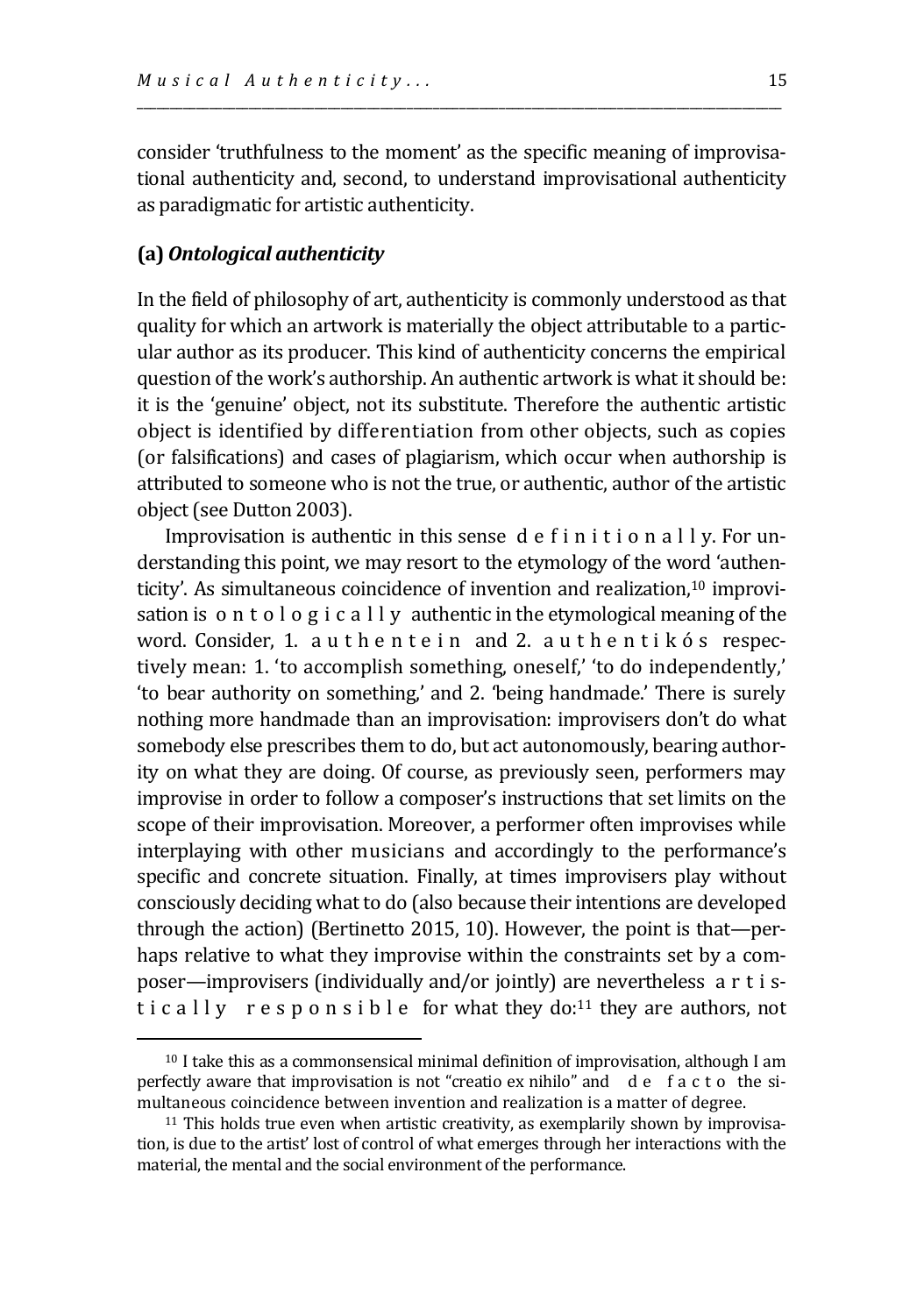merely interpreters. To sum up: if a musical performance is improvised, it is ontologically authentic in this sense: improvisers are the real producers of the music they perform.

\_\_\_\_\_\_\_\_\_\_\_\_\_\_\_\_\_\_\_\_\_\_\_\_\_\_\_\_\_\_\_\_\_\_\_\_\_\_\_\_\_\_\_\_\_\_\_\_\_\_\_\_\_\_\_\_\_\_\_\_\_\_\_\_\_\_\_\_\_\_\_\_\_\_\_\_\_\_\_\_\_\_\_\_\_\_\_\_\_\_\_\_\_\_\_\_\_\_

However, this ontological authenticity of improvisation could be judged as not relevant enough for the artistic value of improvisation, in that it is too general: every improvisation, and even every action, is authentic in this sense. Moreover, etymology is not enough in philosophy. We must search for other ways for understanding improvisational authenticity.

#### **(b)** *Expressive authenticity and improvisation*

The meaning of authenticity that can be applied in a plausible and interesting way to improvisation is already available to us. I am referring to Kivy's notion of e x p r e s s i v e a u t h e n t i c i t y. As "the faithfulness to the performer's own self" (Kivy 1995, 7), i.e. as the talent of musically shaping and/or expressing the performer's self, being true to it in concrete performing situations, e x p r e s s i v e authenticity is one of the aesthetic ideals of musical improvisation.

The expressive authenticity of improvisation may be conceived of in contrast to musical expressiveness as a medium for revealing a musical work's emotional qualities or even the composer's emotional life. As defended by Clémént Canonne (2013) (see Bertinetto 2016b), the expressiveness of musical improvisation is direct and immediate. Accordingly, musical improvisation is marked by the concomitance between the musical and the emotional flux underpinning the generation of the music of which the improviser is author. Hence, an improvised performance is t r a n s p a r e n t, in that it does not borrow the emotions expressed by someone else, but manifests the performers' emotions and moods in the moment of their arising in a specific situation.

However, nothing assures that what ensues from the artists' hearts, despite being 'naturally' authentic, is also artistically valuable. A manifestation of emotions may be authentic in this sense, but one may reasonably doubt that it is also artistically valuable. Indeed, like in other artistic practices, in improvisation expressiveness is not (at least, not only) a passive and immediate outpouring of feelings, but an active and articulated configuration through an artistic medium. As already argued by Georg Wilhelm Friedrich Hegel (1975), musical expressiveness, in particular, shows the dynamic development of emotions and feeling, while sonically shaping them through time. The specificity of musical improvisation, in this regard, is the possibil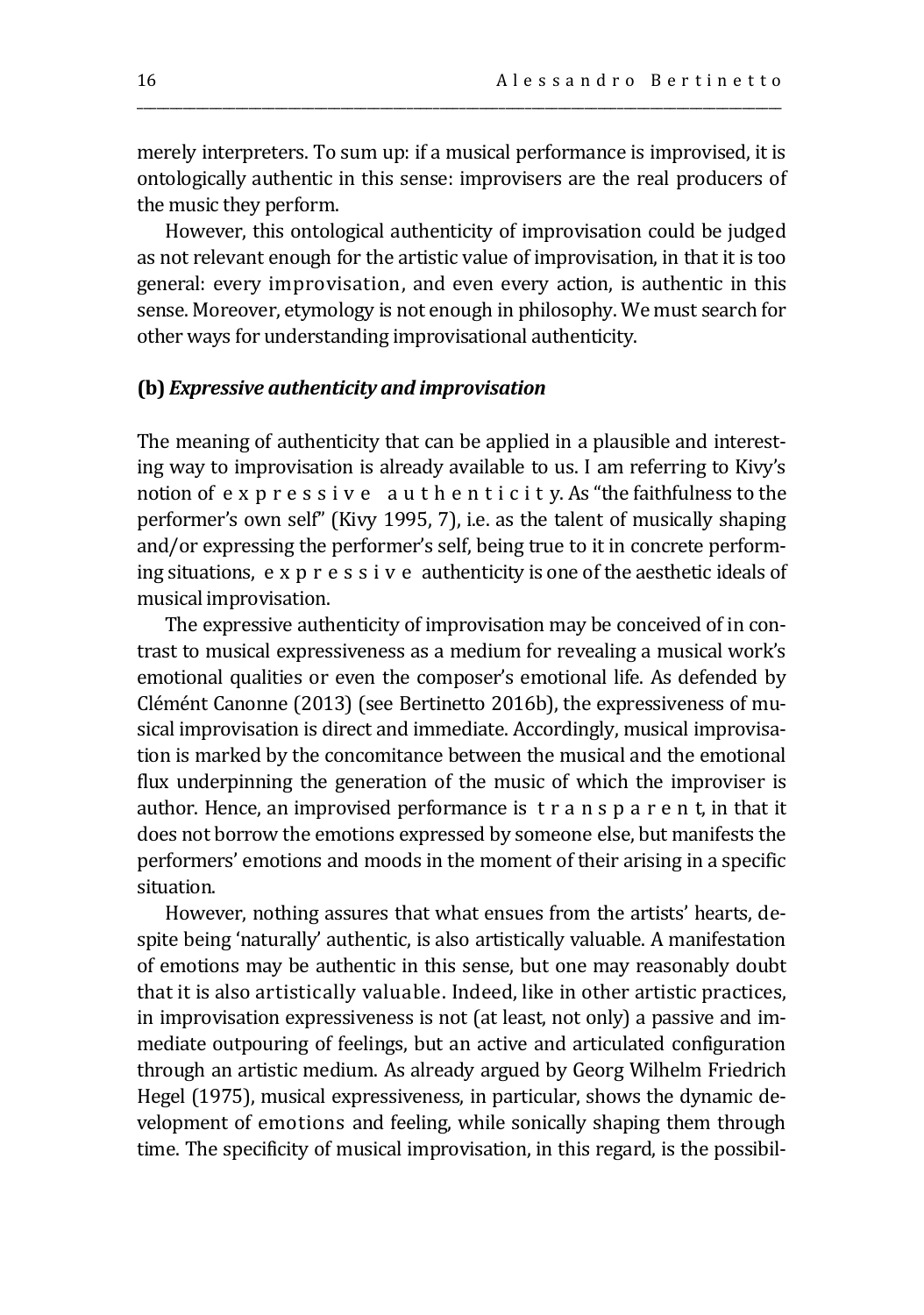ity of musically articulating emotions and feeling as they develop during the performance. Not only that: the physical exteriorization of the affectivity through which musicians react to the expressiveness of the music they play affects in turn the expressive quality of the music generated. It is a process of s e l f - s t i m u l a t i o n: musical expressiveness stimulates affective reactions shown by musicians' corporeal expression, and this in turn stimulates the production of particular musical expressions, while coping with artistic challenges in the moment of the performance.

\_\_\_\_\_\_\_\_\_\_\_\_\_\_\_\_\_\_\_\_\_\_\_\_\_\_\_\_\_\_\_\_\_\_\_\_\_\_\_\_\_\_\_\_\_\_\_\_\_\_\_\_\_\_\_\_\_\_\_\_\_\_\_\_\_\_\_\_\_\_\_\_\_\_\_\_\_\_\_\_\_\_\_\_\_\_\_\_\_\_\_\_\_\_\_\_\_\_

This seems to fit with the widespread view of improvisation as "the means by which we acquire selfhood," that is, as a means "of self-generation" as Vijay Iyer (2016, 88) writes. Expressiveness is not (at least not always) merely the revelation of the performer's inner life and, accordingly, the goal of musical improvisation is not uncovering or discovering some truer or authentic inner self (see Foster 2016, 222): it is rather the s h a p i n g of personalities, in interaction with other personalities as well as with (and within) the concrete situation of the performance and the cultural tradition of the musical practice at issue. It is the shaping of responsive artistic personalities: personalities that form themselves through the music they play, responding, in the moment of the performance, to others players and to the audience, to their own musical tradition, to the situation of the performance, and to the events occurring during its course.

Personalities develop through the actions performed by individuals. Authenticity, in this sense, is an ongoing work: it is not the simple expressive revelation of a fixed self, but the expression of the creative task of shaping a self through the actions performed. In a way, as Charles Taylor (2003, 62) defended, artistic creativity is the paradigm of this expressive shaping of personality, because an important part of the artists' work consists in taking responsibility for their artistic expressions and, in so doing, shaping an artistic personality (Bertinetto 2018, 97–98).

We can appreciate the relevance of this idea for improvisational authenticity if we connect it with the view of improvisational expressivity as shaping of the performer's self, i.e. with the idea that "personality is a central product of all improvisation" (Hampton 2016, 235). As a result, it is not farfetched to conceive of improvisation as the epitome of the artistic construction/expression of personality in real-time.

In conclusion, the correction of the  $t r a n s p a r e n c v t h e s i s b v$ means of a c o n s t r u c t i v i s t v i e w of improvisational expressiveness explains how improvisation can be authentic in a relevant artistic sense. Improvisation presents on the stage the articulation of this exercise of crea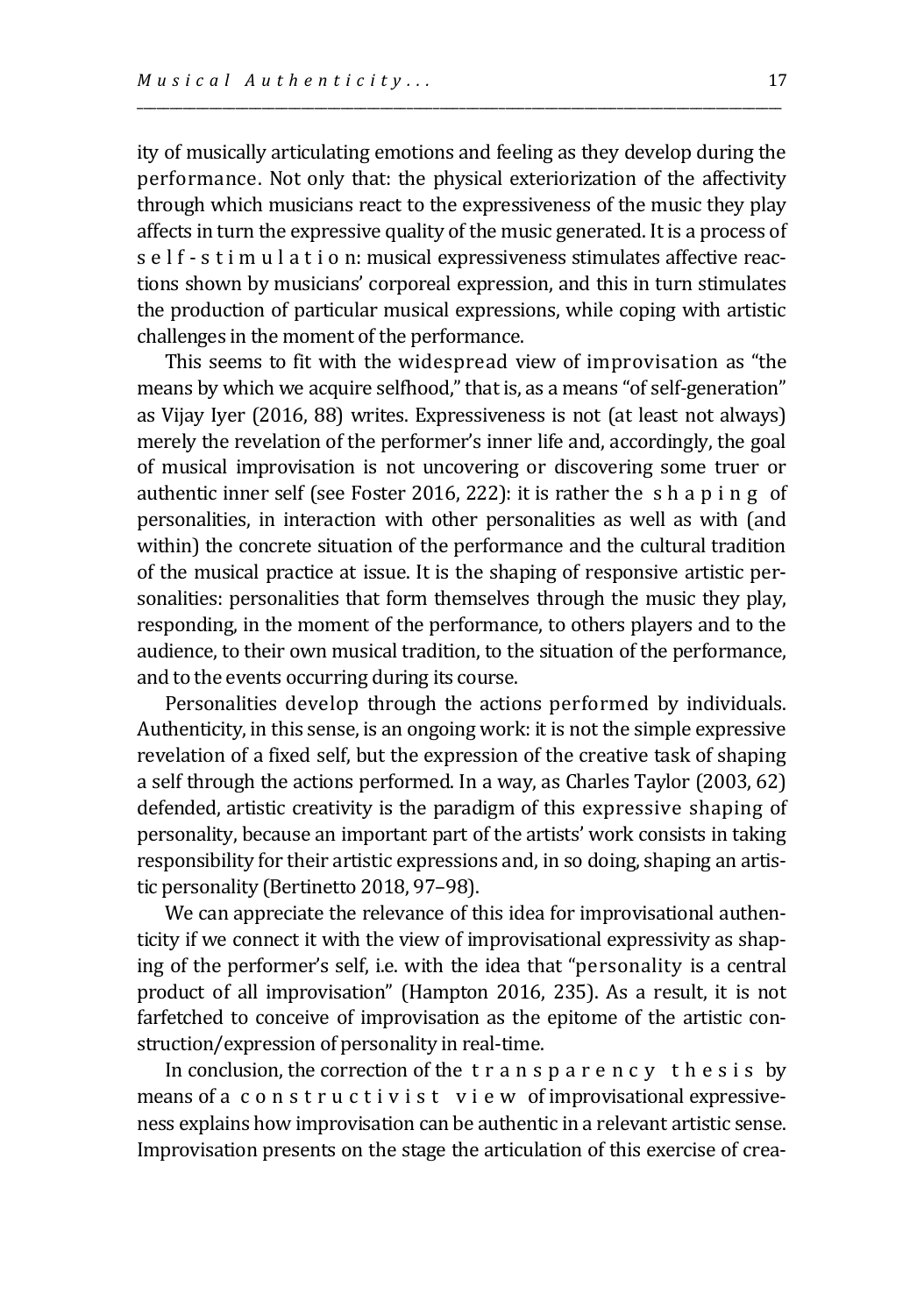tivity, which involves shaping and expressing creative personalities in their interaction with a specific situation. If a condition for the success of improvisation is undeniably to cope with the challenges in the moment, those challenges are artistic and expressive ones, not only technical ones. Authenticity, as an aesthetic quality, applies to musical improvisation specifically in this sense: improvisation is authentic when the musical performance expresses the performers' selves u n d e r c o n s t r u c t i o n, or, still better, in the moment of their construction and as an ongoing construction, in creative interaction with other performers and with a given situation.

\_\_\_\_\_\_\_\_\_\_\_\_\_\_\_\_\_\_\_\_\_\_\_\_\_\_\_\_\_\_\_\_\_\_\_\_\_\_\_\_\_\_\_\_\_\_\_\_\_\_\_\_\_\_\_\_\_\_\_\_\_\_\_\_\_\_\_\_\_\_\_\_\_\_\_\_\_\_\_\_\_\_\_\_\_\_\_\_\_\_\_\_\_\_\_\_\_\_

## **4. Improvisational Authenticity as Being True to the Moment**

Obviously the artistic significance of this expressive authenticity comes more to the fore in those musical practices in which improvisation has a greater scope. The expressive authenticity of improvisation has as such a specific aspect that differentiates it from the expressive authenticity of the interpretation of musical works. As I will suggest later on, thanks to this specificity, improvisation is paradigmatic for music as a performing art (and the fact that music is a performing art is a key aspect of musical authenticity: Kivy agrees with current musicological research in this regard<sup>12</sup>).

This specific aspect of improvisational expressive authenticity may be called 't r u t h f u l n e s s t o t h e m o m e n t' In fact, the expressive musical gestures of improvisers have to deal not only with the constraints of a composition, a theme or a harmonic grid (if we are considering what we can call 'constrained' improvisation), but also with what happens during the performance. If we consider 'free' improvisation, we could then say that the expressiveness of the improvisers is configured as a search for a way to be true to the moment. By the formulation 'being true to the moment,' I mean this: since improvised music is the invention of what is played in the moment (or 'on the spot') in this situation h e r e a n d n o w, improvisers must musically do what is appropriate here and now. This involves responding creatively to what is happening here and now, in the course and in the flow of the performance, shaping and showing in this way aspects of the artist's own artistic personality, of the artist's own voice, in interaction with the situation which is developing in the moment.

<sup>12</sup> See for example Taruskin 1995 and Cook 2013.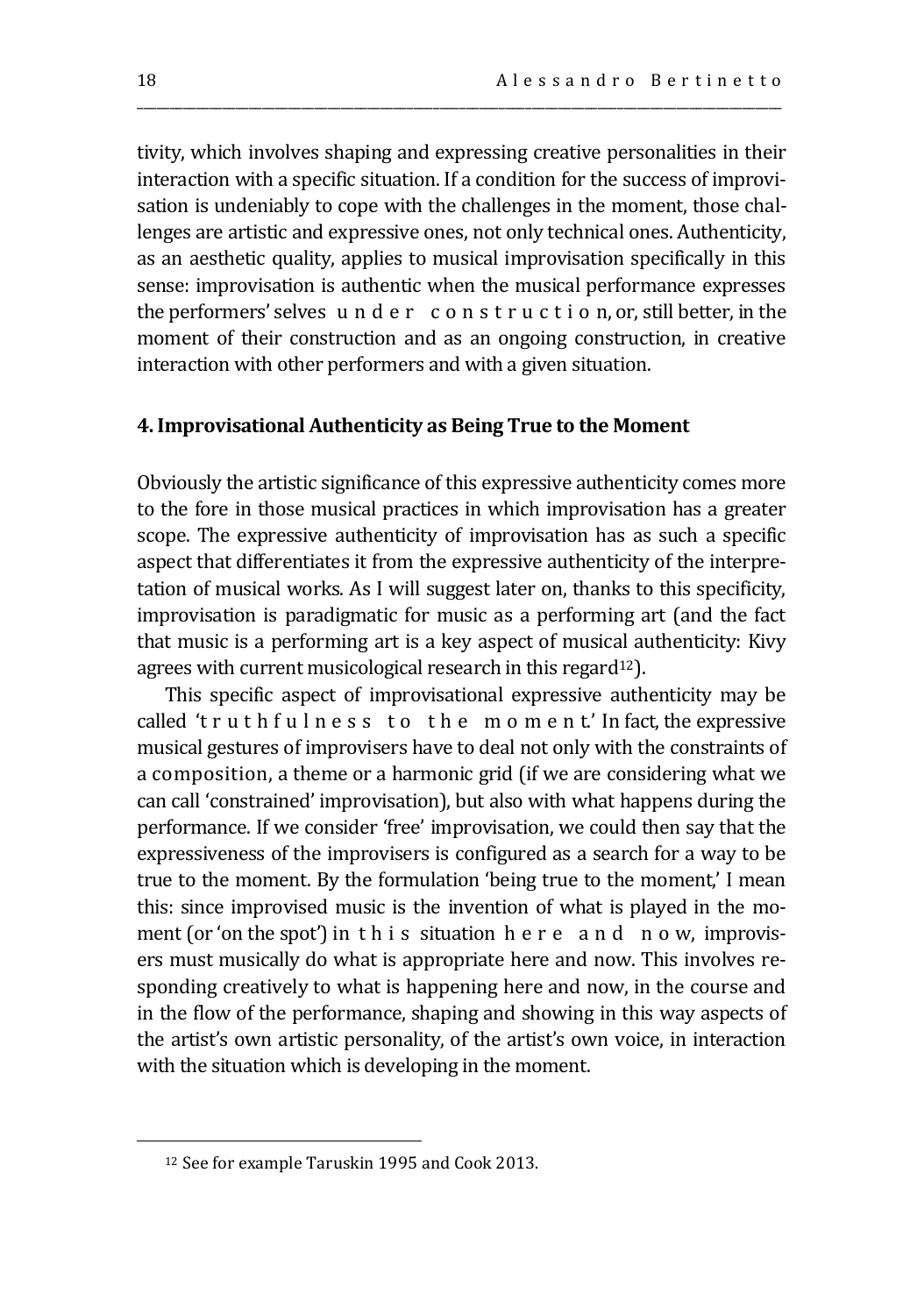My point, then, is that "coping with challenges in the moment"<sup>13</sup> is of artistic merit, if it can be understood not only in terms of solving technical problems (for example, problems of coordination between performers), but as 'being true to the moment', i.e. as kind of authenticity.

\_\_\_\_\_\_\_\_\_\_\_\_\_\_\_\_\_\_\_\_\_\_\_\_\_\_\_\_\_\_\_\_\_\_\_\_\_\_\_\_\_\_\_\_\_\_\_\_\_\_\_\_\_\_\_\_\_\_\_\_\_\_\_\_\_\_\_\_\_\_\_\_\_\_\_\_\_\_\_\_\_\_\_\_\_\_\_\_\_\_\_\_\_\_\_\_\_\_

Hence, expressive authenticity in improvisation is k a i r o l o g i c a l, k a i r ó s being the time of the right moment, i.e. of the moment in which the opportune choice is made and/or the opportune action is performed. However, it is not just about doing the right thing when the opportunity arises. It is rather about finding/inventing suitable opportunities for the (musically) right thing, responding to what is emerging out of the improvised performance. Of course, in an improvisational situation improvisers cannot completely f o r e s e e whether what they do is right or opportune or 'true to the moment.' What they do can be assessed as right or wrong i.e. true to the moment—only in retrospect, when the moment is passed, thanks to others' reactions (musical and behavioral inputs by fellow performers and, in a live performance, the audience's responses) and to their own reactions to what they did.

The improviser's art consists in exhibiting a fine sensitivity for the moment, both in the sense of the precise moment in which the performance is happening, and in the sense of the concrete situation and specific condition of the performance (the kind of audience, the type of location, the members of the group, the kind of music played, the sort of artistic event, etc.) without being able to grasp the moment before it happens or to dominate from the outside the situation of which they are a part.

This view of improvisational authenticity respects the 'existentialist' idea that for individuals to be (ethically) authentic requires becoming responsible for themselves, reflexively (see Ferrara 1998) taking a stance toward their contingent situations, which opens up an interesting sense of a r t i s t i c authenticity. If authenticity consists "in assuming one's proper possibilities as a free and situated revealing of the world" and, consequently, in being "able to make one's existence, and one's world, one's own" (Baugh 1988, 479), then, applying this notion of authenticity to the artistic sphere, artistic authenticity, i.e. the aesthetic authenticity of an artwork, consists in creatively dealing with its contingent situation. A  $r$  t i  $s$  t i  $c$  a  $u$  t  $h$   $e$  n  $t$  i  $c$ i t y may be defined as the successful practical and potentially transformative reflection on the normative conditions of an artistic practice and on the empirical situation of the artistic production through a specific artwork or

<sup>13</sup> This, I recall, is what the task of musical improvisation consists of according to Dodd 2014, 281.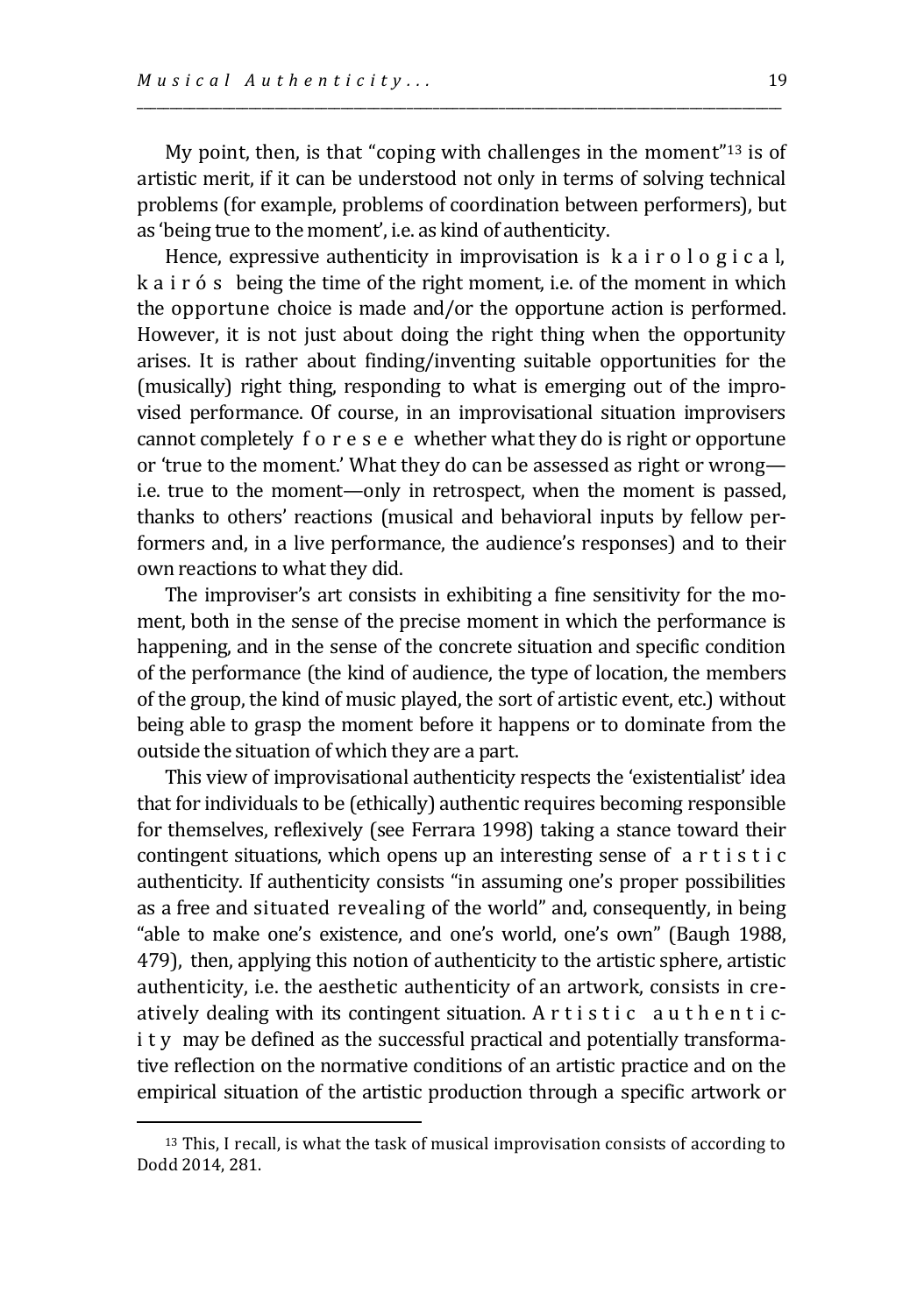performance. Musical improvisation, thus, epitomizes artistic authenticity, since its aesthetic success requires assuming responsibility toward the specific situation of the performance and making the contingency of the moment a creative artistic resource.

\_\_\_\_\_\_\_\_\_\_\_\_\_\_\_\_\_\_\_\_\_\_\_\_\_\_\_\_\_\_\_\_\_\_\_\_\_\_\_\_\_\_\_\_\_\_\_\_\_\_\_\_\_\_\_\_\_\_\_\_\_\_\_\_\_\_\_\_\_\_\_\_\_\_\_\_\_\_\_\_\_\_\_\_\_\_\_\_\_\_\_\_\_\_\_\_\_\_

It could be observed, and maybe objected to, that the view I have defended so far about the expressive authenticity of improvisation as truthfulness to the moment is (exaggeratedly) individualistic and that therefore its validity is limited to those musical genres in which the soloist, the virtuoso, the artistic genius are the protagonists. So my view could work for the i mp r o m p t u cadence of a concert or for the solo improvisation of a pianist, or for the performance on a Jazz standard in which musicians in turn perform their solos. But it would miss the point of other improvisational practices, like collective Free improvisation and Free Jazz. Indeed, on closer inspection, this individualistic conception would be misleading even in respect to the previous cases, given that, as rightly defended by many scholars,<sup>14</sup> "a musician's voice and the music that is improvised is not just an individual achievement, but a result of collective action of musicians, in a reciprocal relation with their instruments, the constraints of a genre, and the wider social context in which they are active."<sup>15</sup>

However, my view is far from being individualistic. I reject the idea that individual artistic expression (their style) is incompatible with the belonging of the individual to collectivities and with their being part of traditions of social, artistic, and musical practices. As Charles Taylor (2013, 91) claims, authenticity as being truthful to one's own personality, while (inter)acting in specific contingent situations is not "the enemy of demands that emanate from beyond the self" (tradition, genre, work). In the field of art, those demands become elements of the artists' personalities. In their practice, artists, including improvisers, discover and understand those demands and their artistic obligations towards traditions, genres, and works. Indeed, the normative force of traditions, genres, and works is activated by artistic negotiations, transformations, and adaptations, so that traditions, genres, and works become constitutive elements of the artists' personalities that, in turn, develop while interacting with traditions, genres, and works. The same goes for the interaction between the individual performer and the group: the individual configures and transforms their personality through their relation-

<sup>14</sup> Monson 1996; Benson 2003; Fishlin, Heble 2004; Borgo 2006; Hagberg 2008; Bertinetto *et al.* 2015; Hagberg 2016; Born *et al.* 2017; Peters 2017; Sbordoni *et al.* 2018.

<sup>15</sup> I thank an anonymous reviewer for pushing me on this point and for the nice formulation I allow myself to insert in the text.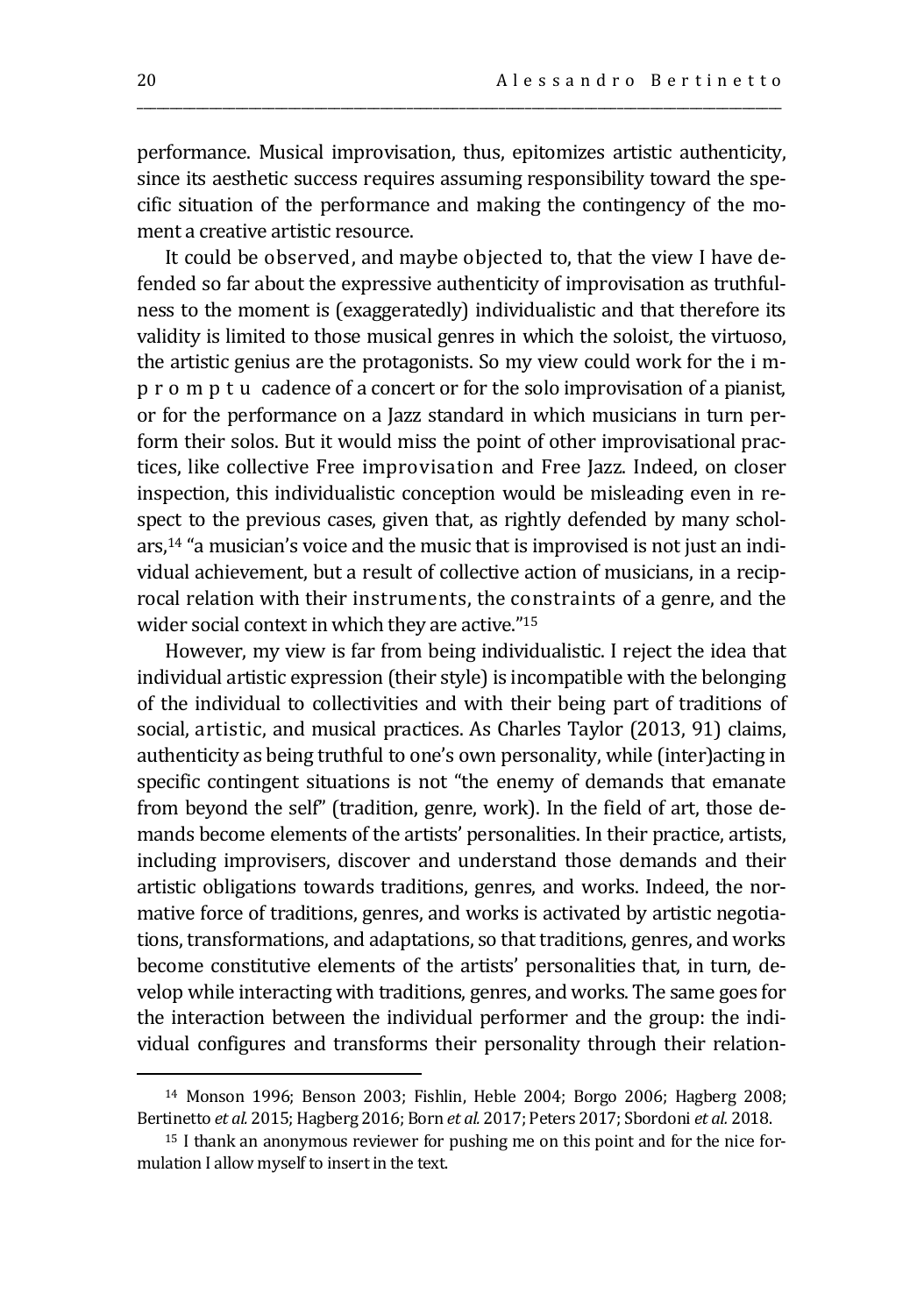ships and the context in which they live, to the life of which they contributes in their own way. The individual musicians shape and transform their style through the group, to the style of which they contributes in their own way.<sup>16</sup> In musical improvisation, these interactions happen especially and principally in the moment of the performance, through the way the group, and the individuals inside the group, try to be true to the moment, by means of negotiating performatively (musically and socially) their reciprocal relations, with different results and not without the possibility of conflicts.<sup>17</sup>

\_\_\_\_\_\_\_\_\_\_\_\_\_\_\_\_\_\_\_\_\_\_\_\_\_\_\_\_\_\_\_\_\_\_\_\_\_\_\_\_\_\_\_\_\_\_\_\_\_\_\_\_\_\_\_\_\_\_\_\_\_\_\_\_\_\_\_\_\_\_\_\_\_\_\_\_\_\_\_\_\_\_\_\_\_\_\_\_\_\_\_\_\_\_\_\_\_\_

The notion of 'truthfulness to the moment', as I have explained it, nicely captures musical improvisation's specific kind of expressive authenticity. Moreover, it has two additional advantages. On the one hand this notion can be extended, with specific appropriate adjustments, to other forms of artistic improvisation, especially in performing arts such as dance and theater. A fine sensibility for the opportune moment articulated through a sort of 'grammar of contingency'<sup>18</sup> seems to be a requirement for good improvisational performances in all performing arts. With this notion, at first blush maybe obscure, I mean a variety of ways and means, specific to each tradition and style of artistic improvisation and, ultimately, to each performer, and 'plastically' variable according to the performing situation, for dealing creatively with the unexpected moment, making it the opportune moment.

On the other hand, improvisational authenticity as 'truthfulness to the moment' is a key aspect of all musical performances, including performances of musical work, in that, precisely as performances, they must not only reproduce and interpret a musical work, but must do so at a specific time and in a concrete situation. First, the perspective on the musical work performers have in a certain situation influences the way they interpret it. Second, in performing a work, performers may be differently sensitive with respect to the performance conditions and to what happens during the performance itself. The ability to respond felicitously to the environmental conditions (the spatial and acoustic setting of the location, the kind of listeners and their expectations, etc.) or to performers' musical and social behavior (for exam-

<sup>16</sup> A view of this kind is proposed by Cobussen 2012.

<sup>17</sup> An aesthetic conflict occurred for instance between Miles Davis and John Coltrane during their last concert together in Paris on March, 21st 1960 (CD: Miles Davis & John Coltrane, *The final tour: Paris, March 21, 1960*, Columbia Records).

<sup>18</sup> I thank Bruno Besana (personal communication) for suggesting to me this nice formulation in a personal communication. "Grammar" is to be understood in a Wittgensteinian sense as a plural network of norms capable of giving meaning to our practices from within the practices themselves. For an articulation of this notion see my Bertinetto (forthcoming).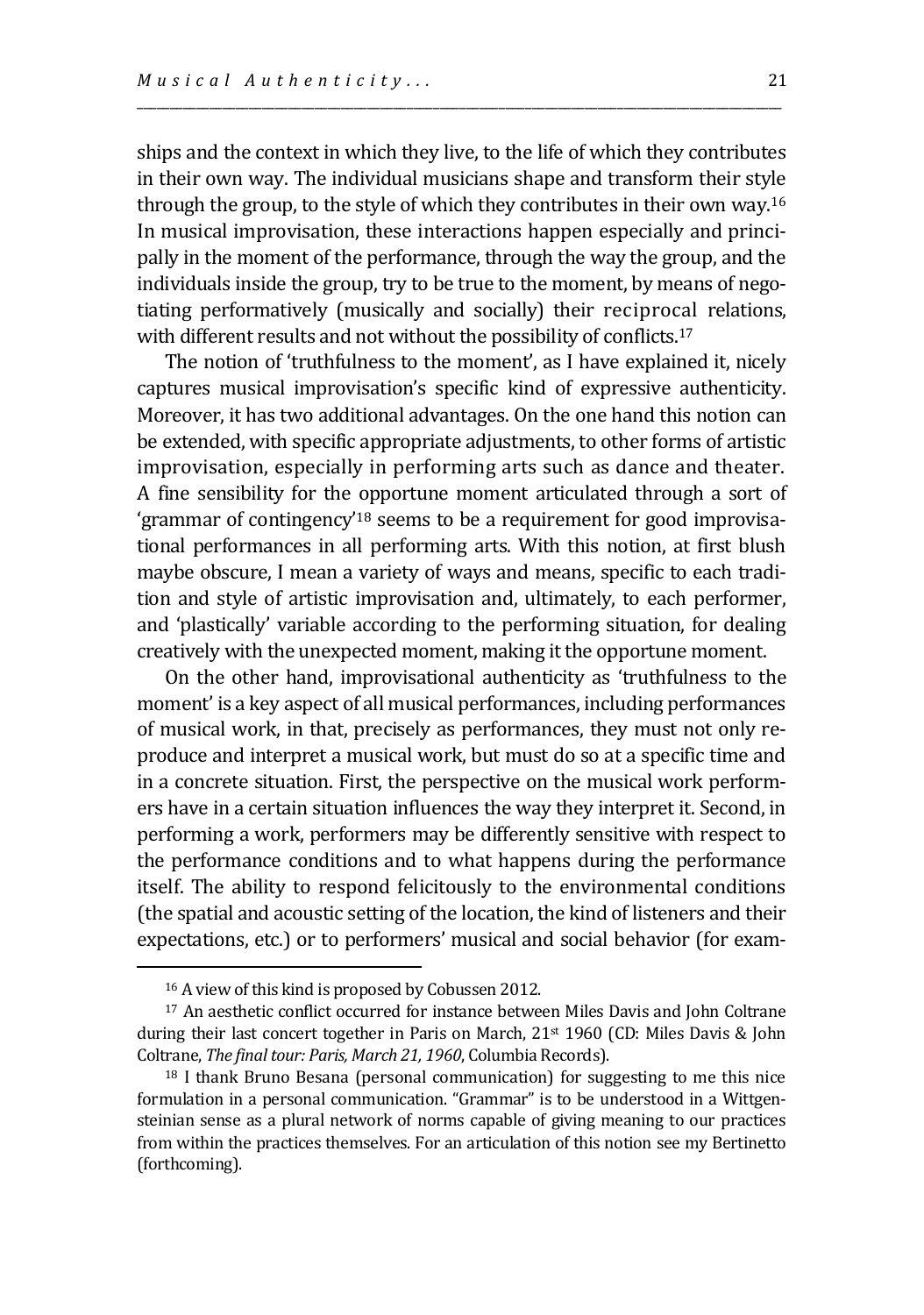ple, the gestures of the orchestra conductor and the personal interactions between performers) is an important ingredient not only of the expressive authenticity of the individual and of the ensemble, but of the specific way score compliance and truthfulness to the work are achieved. Instead, performers who are not truthful to the moment are 'not in the zone,' 'not in the mood,' not really there. They are not attentive and responsive and this will result in a probable cause of failure, in that it will impede bringing the musical work into that situation in that moment, thereby hindering a successful transmission of the work to the listeners' ears, hindering the achievement of the goal of this musical practice. Hence, improvisational authenticity is paradigmatic of an aspect which, to different degree, concerns all musical performances in as much they are p e r f o r m a n c e s and not texts (Kivy 1995, 270–277).

\_\_\_\_\_\_\_\_\_\_\_\_\_\_\_\_\_\_\_\_\_\_\_\_\_\_\_\_\_\_\_\_\_\_\_\_\_\_\_\_\_\_\_\_\_\_\_\_\_\_\_\_\_\_\_\_\_\_\_\_\_\_\_\_\_\_\_\_\_\_\_\_\_\_\_\_\_\_\_\_\_\_\_\_\_\_\_\_\_\_\_\_\_\_\_\_\_\_

# **5. Improvisation, Truthfulness to the Moment and Artistic Normativity**

By stressing the paradigmatic character of improvisational authenticity for music as a performing art, I am far from denying that performing a work-as- -scored and improvising are two different practices. Still, in both cases, music, as a performing art, is played here and now. Hence, each performance requires specific attention to and responsive negotiation with the conditions of the performance.

This requirement is normative and may be made explicit with this formula: 'if you want to perform music well, you ought to be true to the moment, i.e. attentive and responsive to the specific situation of the performance.' Truthfulness to the moment is a necessary condition for the practice of musical performance.

The normative import of this kind of authenticity is, I argue, broader than the normative import of the truthfulness to the work. Indeed, as nicely argued in a recent paper by Guy Rohrbaugh (2019),<sup>19</sup> score compliance is an end in itself as it is the 'goodness' of the practice of performing musical works in the Western classical tradition: it is not a reason for achieving some end, but is constitutive of that practice. Hence, if we do not respect score compliance, we are not 'true to the practice,' and this is how authenticity as 'being true to the work-as-scored' has been defended by philosophers such as Stephen Davies and Julian Dodd.

<sup>19</sup> I thank an anonymous reviewer for pointing me to this paper.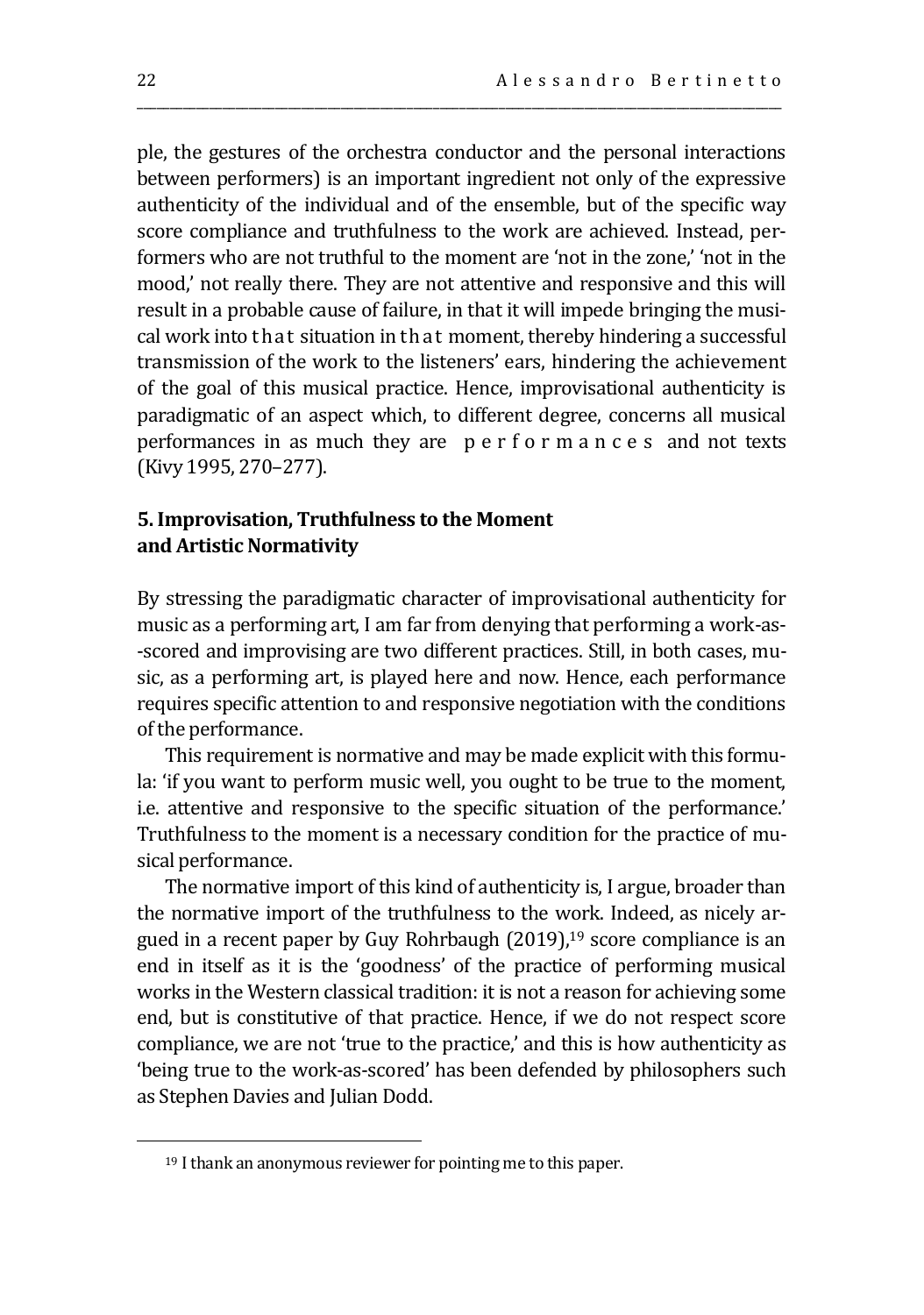However, being not true to that practice does not amount to not being true to music as a performance. Of course, being true to that practice allows us to promote specific musical values, for example a kind of symbolic and algorithmic complexity (as in the structural architectures of a Brahms' symphony) that only a notation allows to build and only the accurate performance of a work-as-scored can then realize musically. But other practices promote other values. The practice of improvisation, clearly in free improvisational situations, promotes another kind of complexity: the complexity of self-organized recursive processes that have the situation and the moment of their occurring among their constitutive elements. What complexity we choose is a matter of the 'goodness' we prefer. And the preference we have depends, in turn, on (how we understand and appreciate) the practice we are in. Hence, deficiency in score compliance is not an artistic flaw per se: it is not always an artistic deficiency. It depends from the practice we are in. Following Wittgenstein, "we make up the rules as we go along" (1953): the normativity of our practices is generated within the practices. Hence, the validity of the norms of the practice depends on the force that performers assign to it within the practice itself. In relation to the issue of musical authenticity, this may be interpreted in a 'narrow' and in a 'large' way.

\_\_\_\_\_\_\_\_\_\_\_\_\_\_\_\_\_\_\_\_\_\_\_\_\_\_\_\_\_\_\_\_\_\_\_\_\_\_\_\_\_\_\_\_\_\_\_\_\_\_\_\_\_\_\_\_\_\_\_\_\_\_\_\_\_\_\_\_\_\_\_\_\_\_\_\_\_\_\_\_\_\_\_\_\_\_\_\_\_\_\_\_\_\_\_\_\_\_

The 'narrow' way can be articulated in terms of David Davies' pragmatism: the "properties taken to be normative" for a correct performance cannot be "characterized independently of the ways in which performances are or would be classified" as correct or incorrect instances of the work "within a particular historically situated performative practice" (2012, 653) . The criteria for correct performances are located not only in "explicit rules for following scores, but also in the practical interactions between composers, performers, and receivers in a particular musical context" (2012, 656).

The 'broad' way can be articulated in terms closer to Georg Bertram's (2018) conception of art as human practice: the 'goodness' that constitutes the practice is valid if the participants in the practice make it valid th rough the practice, that is, if it is, for them, in their p r a c t i c e, an end in itself. Which means that the validity of score compliance depends on whether performers make it valid by enforcing it as a 'goodness' in their practices. The point is that musicians may not consider score compliance as the ir 'goodness' and perform the work in such a way that appropriate it, creatively making it an ingredient of a different practice, not grounded on score compliance, but, for instance, on the emotional and communicative powers of music.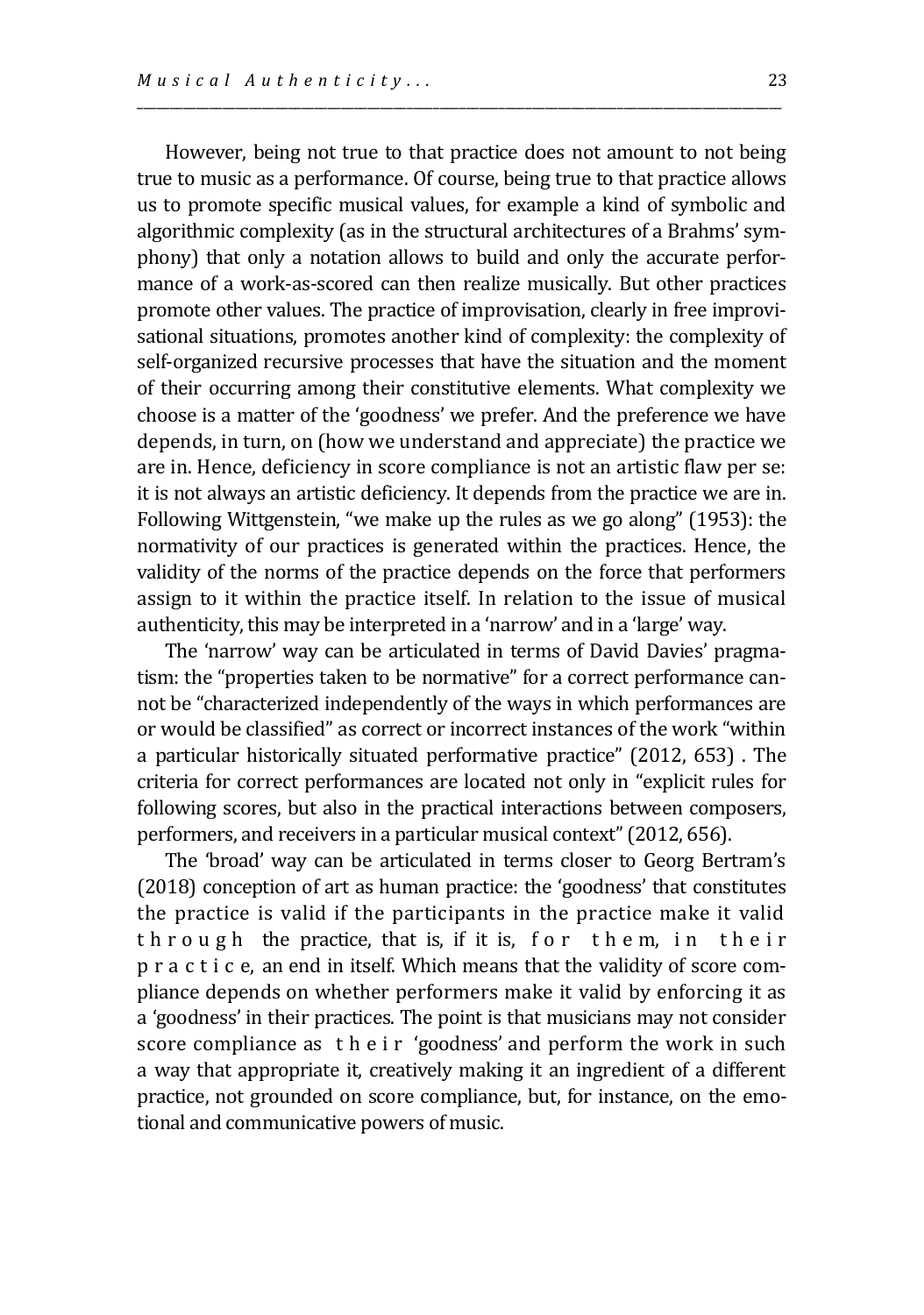Therefore, score compliance, as such, is not always a necessary condition of the artistic success or the artistic authenticity of the performance. In fact, the explicit and intentional violation of what, within the context of a musical practice, is understood as the musical content of a musical work may indeed produce, through a shift of practice, highly valuable performances. Jimi Hendrix's Woodstock's performance of the American national anthem, as well as John Coltrane version of 'My Favorite Things' are valued as artistically authentic and successful in this sense, even though, while s i g n i f y i n g on those musical pieces, they distort what in other practices is understood as their musical content (see Bartel 2011), i.e. even though score compliance is not their 'goodness'. There are no a p r i o r i reasons that can prevent performers from avoiding score compliance and appropriatively violating what is commonly understood as the musical content of the pieces they are playing. As a matter of fact, it cannot be known in advance whether this appropriative violation will succeed, or not, artistically.

\_\_\_\_\_\_\_\_\_\_\_\_\_\_\_\_\_\_\_\_\_\_\_\_\_\_\_\_\_\_\_\_\_\_\_\_\_\_\_\_\_\_\_\_\_\_\_\_\_\_\_\_\_\_\_\_\_\_\_\_\_\_\_\_\_\_\_\_\_\_\_\_\_\_\_\_\_\_\_\_\_\_\_\_\_\_\_\_\_\_\_\_\_\_\_\_\_\_

The artistic success of an artwork or of a performance cannot be guaranteed by the application or the violation of rules, conventions, and criteria that constitute a practice. What makes artistic success, i.e. the artistic authenticity of the work, possible is rather the creative way in which the work or the performance interacts on the moment, in the specific situation of its production, with rules, conventions and criteria. In other words, what is at stake in artistic authenticity is the specific way the artwork or the performance deals with the normativity of a practice, that is, how it reflects practically on the normative conditions of the practice, potentially transforming them. Not score compliance as the abstract 'goodness' of a practice, but the specific way in which this or another 'goodness' is achieved in this particular situation, is what matters artistically.

Consequently, I argue that score compliance is a necessary, but not sufficient, condition for the artistic success of musical practices based on score compliance; but it is not a necessary condition for artistic success generally (artistic success in music does not always require score compliance). Instead, 'being true to the moment' is always a 'goodness' of a musical performance as an artistic practice, in that each performance requires a negotiation with the conditions of the performance: 'truthfulness to the moment' is a necessary condition for the artistic success of a musical performance.

In improvisation, I dare say, it is also a sufficient condition. Truthfulness to the moment is the r a i s o n d ' ê t r e of musical improvisation. This makes improvisation paradigmatic for music, in its entirety, as a performing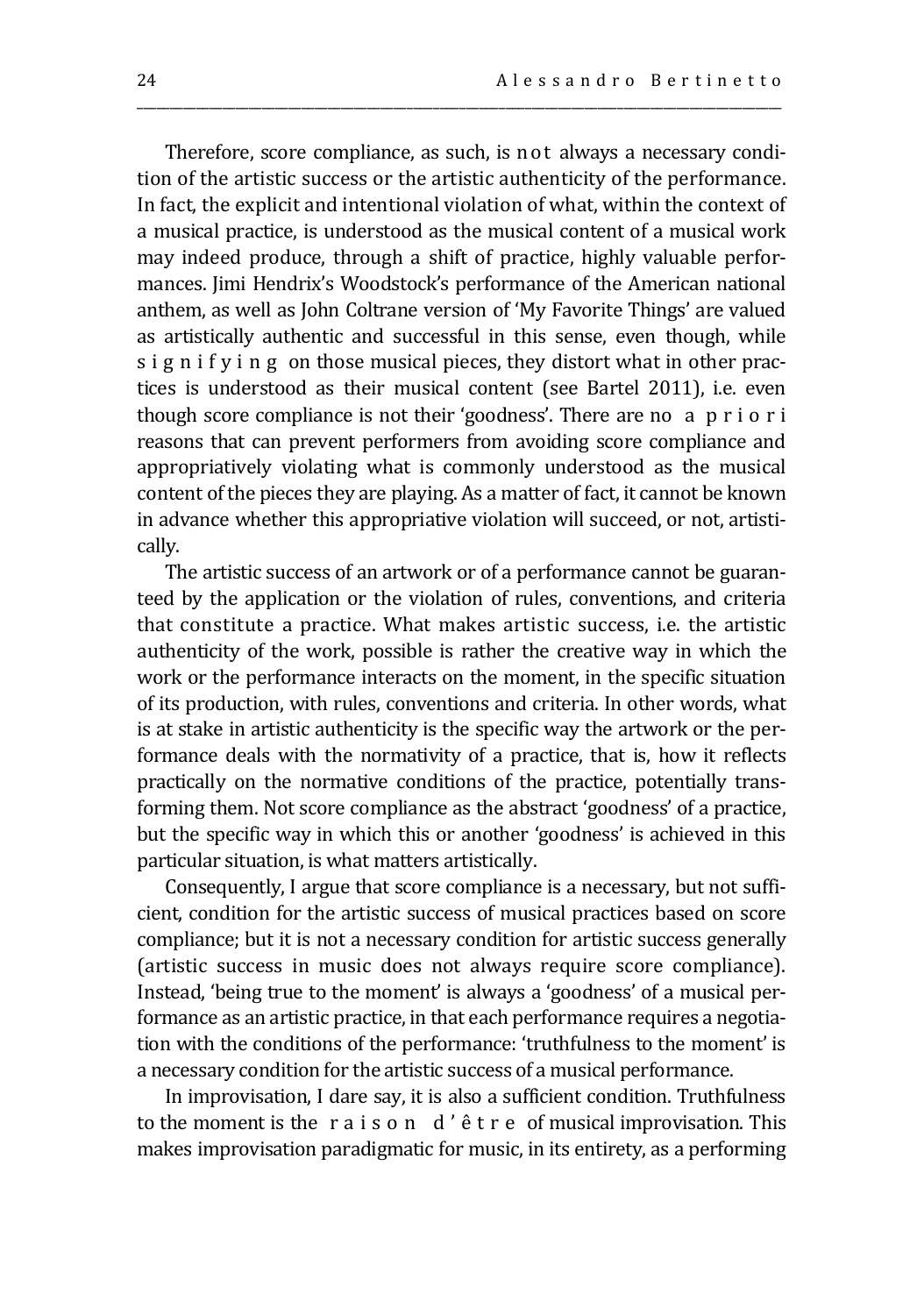$\overline{a}$ 

art (see Bertinetto 2016a). The artistic authenticity of music ('being true to the music') is 'being true to the moment' of the performance. In an improvisation the meaning and the value of what is played is articulated through the way performers respond to what is happening in the moment. The authenticity of the music is due to the way performers creatively shape and express artistic personalities in interaction with each other as well as with the tradition of their practice, responding to the challenges and the affordances of the contingent situation. But also in the performance of a musical work, music is as it is performed in the present moment. The specific artistic authenticity of the performance is, even in this case, negotiated in the practice and, ultimately, in the performance itself: i.e. in the moment when the music is played.

\_\_\_\_\_\_\_\_\_\_\_\_\_\_\_\_\_\_\_\_\_\_\_\_\_\_\_\_\_\_\_\_\_\_\_\_\_\_\_\_\_\_\_\_\_\_\_\_\_\_\_\_\_\_\_\_\_\_\_\_\_\_\_\_\_\_\_\_\_\_\_\_\_\_\_\_\_\_\_\_\_\_\_\_\_\_\_\_\_\_\_\_\_\_\_\_\_\_

In conclusion, the most relevant sense of authenticity in music is improvisational authenticity: being (artistically, aesthetically, and expressively) true to the moment; being able to respond in a creatively successful way to the demands that ensue from the artistic interaction with a situation, with other players, with the audience, as well as with a genre, a tradition, a musical work, thereby displaying the shaping of the artistic personality of the performers and creatively shaping artistic meaning.

Of course, I do not mean that improvisation, as a specific musical practice, is more artistically valuable than the performance of compositions (this would be silly, exactly like the opposite view). My point is rather that being true to the moment, i.e. improvisational authenticity, amounts to being true to the music t o u t c o u r t as a performing art. Musical improvisation is not trivially inauthentic: rather, its authenticity is paradigmatic for musical authenticity.<sup>20</sup>

<sup>20</sup> This paper originated as a talk given at the University of Murcia (29.03.2017), at the Conference *Authenticity versusImprovisation in the Philosophy of Music?* (Bern, Switzerland, 19–20.05.2017), and at the European Society for Aesthetics Conference 2017 (Berlin, 25–27.05.2017). I thank all the participants and especially Maria José Alcaraz, Georg Bertram, Matilde Carrasco, Julian Dodd, Giovanni Matteucci, Roger Pouivet, Marcello Ruta, Salvador Rubio Marco, and Alberto Voltolini, for their precious comments. I also thank three anonymous referees for their invaluable work. I am very grateful to the research project "Aesthetic experience of the arts and the complexity of perception" (FFI 2015– 64271–P) of the Spanish Ministry of Economy and Competitiveness and to the Alexander von Humboldt Foundation for their generous financial support.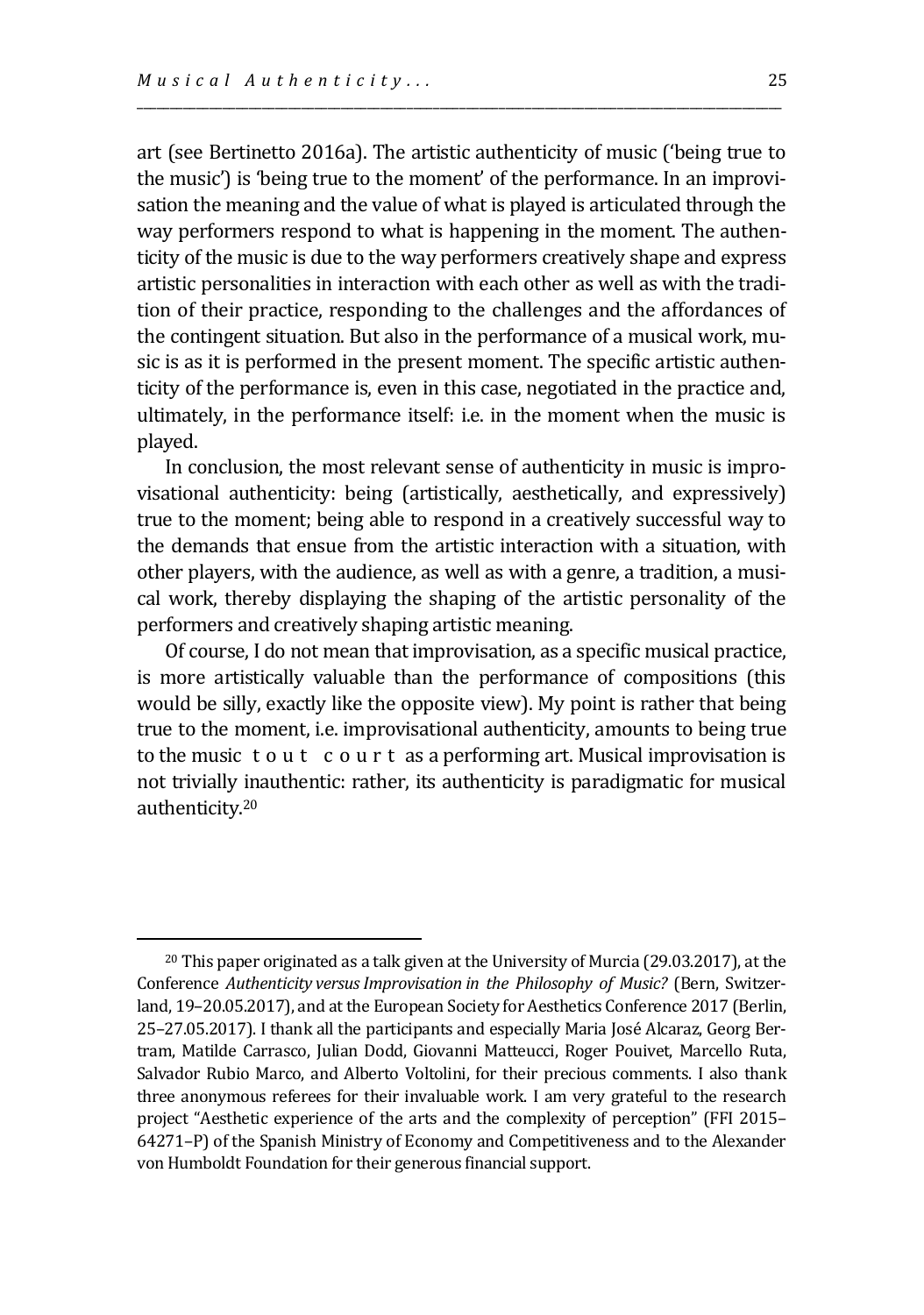Bibliography

1. Bartel Christopher (2011), "Music Without Metaphysics?", *British Journal of Aesthetics*, 51, pp. 383–398.

\_\_\_\_\_\_\_\_\_\_\_\_\_\_\_\_\_\_\_\_\_\_\_\_\_\_\_\_\_\_\_\_\_\_\_\_\_\_\_\_\_\_\_\_\_\_\_\_\_\_\_\_\_\_\_\_\_\_\_\_\_\_\_\_\_\_\_\_\_\_\_\_\_\_\_\_\_\_\_\_\_\_\_\_\_\_\_\_\_\_\_\_\_\_\_\_\_\_

- 2. Baugh Bruce (1988), "Authenticity Revisited", *The Journal of Aesthetics and Art Criticism*, 46, pp. 477–487.
- 3. Berliner Paul (1994), *Thinking in Jazz. The Infinite Art of Improvisation*, Chicago and London: The University of Chicago Press.
- 4. Benson Bruce E. (2003), *The Improvisation of Musical Dialogue*, Cambridge: Cambridge University Press.
- 5. Bertinetto Alessandro (2012), "Paganini Does Not Repeat. Musical Improvisation and the Type/Token Ontology", *Teorema,* 31/3, pp. 105–126.
- 6. Bertinetto Alessandro (2015), "Mind the Gap. L'improvvisazione come agire intenzionale", *Itinera*, 10, pp. 175–188.
- 7. Bertinetto Alessandro (2016a), *Eseguire l'inatteso. Ontologia della musica e improvvisazione*, Roma: Il Glifo.
- 8. Bertinetto Alessandro (2016b), "L'espressività nell'improvvisazione musicale", [in:] Stefano Oliva *et al.* (eds.), *Grammatica della musica. Grammatica della percezione*, Roma: Il Glifo, pp. 22–34.
- 9. Bertinetto Alessandro (2018), "Why Is Improvisation Philosophically So Appealing?", [in:] Alessandro Sbordoni *et al.* (eds.), *Free Improvisation 1960–1980. A Historical and Philosophical Context*, Lucca: LIM, pp. 73–100.
- 10. Bertinetto Alessandro (forthcoming), *Estetica dell'improvvisazione* (in preparation).
- 11. Bertinetto Alessandro *et al.* (eds.) (2015), *Sistema e libertà. Razionalità e improvvisazione in filosofia, arte e pratiche umane*, "Itinera. Rivista di filosofia e di teoria delle arti", 10.
- 12. Bertram Georg (2018), *Art as Human Practice*, London: Bloomsbury.
- 13. Borgo David (2006), *Sync or Swarm, Improvising in a Complex Age*, London: Bloomsbury.
- 14. Born Georgina *et al.* (eds.) (2017), *Improvisation and Social Aesthetics*, Durham & London: Duke University Press.
- 15. Canonne Clément (2013), "L'appréciation esthétique de l'improvisation", *Aisthesis*, 6, pp. 331–356.
- 16. Caporaletti Vincenzo (2005), *I processi improvvisativi nella musica. Un approccio globale*, Lucca: LIM.
- 17. Cobussen Marcel (2012),"Interaction", [in:] Marcel Cobussen *et al.* (eds.), *Music and Ethics*, Farnham: Ashgate, pp. 59–90.
- 18. Davies David (2012), "Enigmatic Variations", *The Monist*, 95/4, pp. 643–662.
- 19. Davies Stephen (2001), *Musical Works and Performances*, Oxford: Clarendon Press.
- 20. Dodd Julian (2012), "Performing Works of Music Authentically", *European Journal of Philosophy*, pp. 1–24.
- 21. Dodd Julian (2014), "Upholding Standards: A Realist Ontology of Standard Form Jazz", *Journal of Aesthetics and Art Criticism*, 72, pp. 277–290.
- 22. Dutton Denis (2003), "Authenticity in Art", [in:] Jerrold Levinson (ed.), *The Oxford Handbook of Aesthetics*, New York: Oxford University Press, pp. 358–380.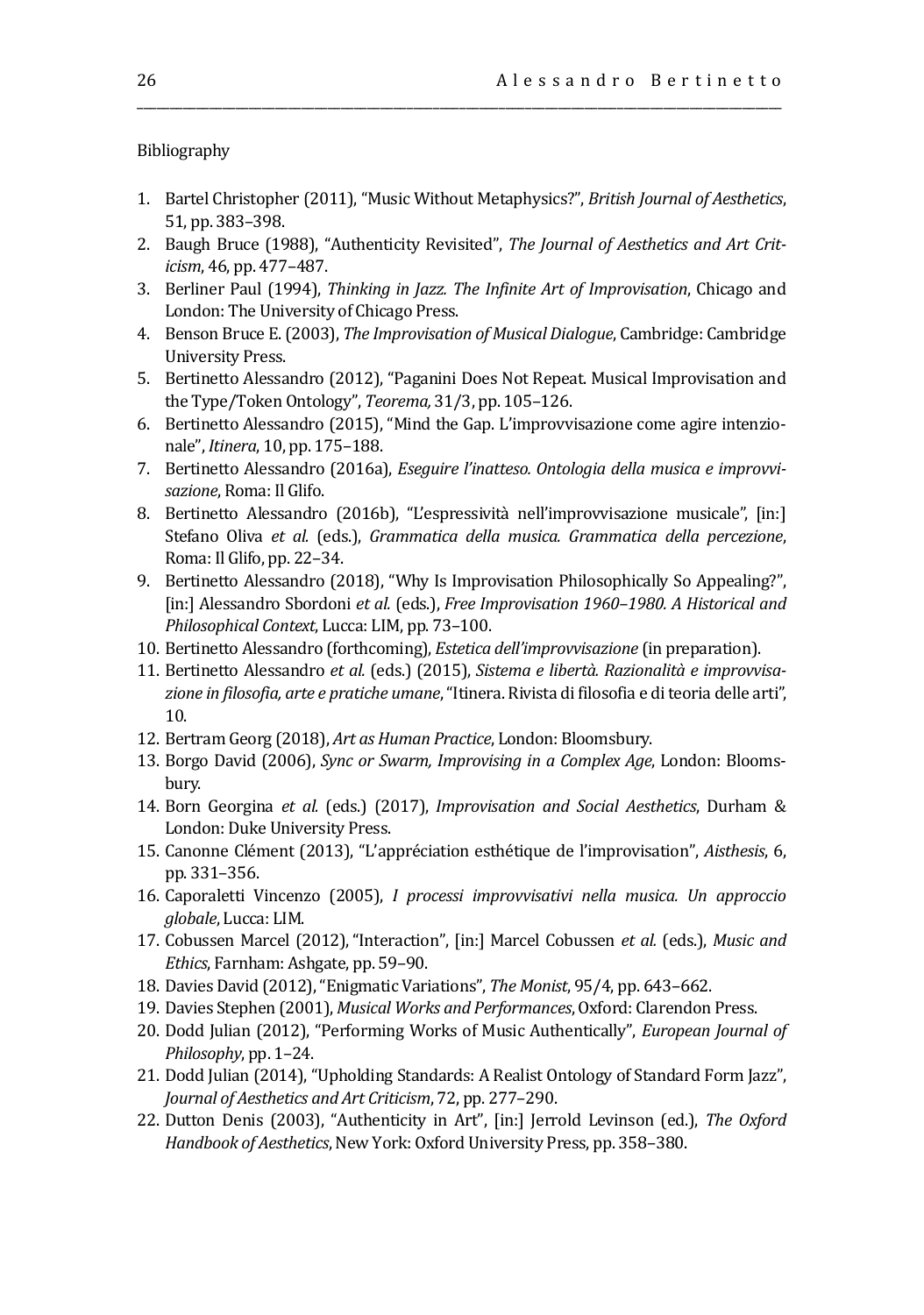- 23. Ferrara Alessandro (1998), *Reflective Authenticity*, London: Routledge.
- 24. Feige Daniel M. (2004), *Philosophie des Jazz*, Berlin: Suhrkamp.
- 25. Fischlin Daniel *et al.* (eds.) (2004), *The Other Side of Nowhere: Jazz, Improvisation, and Communities in Dialogue*, Connecticut: Wesleyan.

\_\_\_\_\_\_\_\_\_\_\_\_\_\_\_\_\_\_\_\_\_\_\_\_\_\_\_\_\_\_\_\_\_\_\_\_\_\_\_\_\_\_\_\_\_\_\_\_\_\_\_\_\_\_\_\_\_\_\_\_\_\_\_\_\_\_\_\_\_\_\_\_\_\_\_\_\_\_\_\_\_\_\_\_\_\_\_\_\_\_\_\_\_\_\_\_\_\_

- 26. Foster Susan L. (2016), "Improvising Yoga", [in:] George E. Lewis *et al.* (eds.), *Oxford Handbook of Critical Improvisation Studies*, Oxford–New York: Oxford University Press, vol. 1, pp. 217–223.
- 27. Gioia Ted (1988), *The Imperfect Art. Reflections on Jazz and Modern Culture*, Oxford: Oxford University Press.
- 28. Godlovitch Stan (1998), *Musical Performance: a Philosophical Study*, London–New York: Routledge.
- 29. Goehr Lydia (1992), *The Imaginary Museum of Musical Works*, Oxford: Clarendon Press.
- 30. Guaccero Giovanni (2013), *L'improvvisazione nelle avanguardie musicali. Roma, 1975– 1978*, Roma: Aracne.
- 31. Guido Massimiliano (2017), *Studies in Historical Improvisation*, London–New York: Routledge.
- 32. Hagberg Garry L. (2008), "Jazz Improvisation and Ethical Interaction", [in:] Garry L. Hagberg (ed.), *Art and Ethical Criticism*, Oxford: Wiley-Blackwell, pp. 259–285.
- 33. Hagberg Garry L. (2016), "Ensemble Improvisation, Collective Intention, and Group Attention", [in:] George E. Lewis *et al.* (eds.), *Oxford Handbook of Critical Improvisation Studies*, Oxford–New York: Oxford University Press, vol. 1, pp. 481–499.
- 34. Hampton Timothy (2016), "Michel de Montaigne, or Philosophy as Improvisation", [in :] George E. Lewis *et al.* (eds.), *Oxford Handbook of Critical Improvisation Studies*, Oxford–New York: Oxford University Press, vol. 1, pp. 227–238.
- 35. Hegel Georg Wilhelm Friedrich (1975), *Aesthetics. Lectures on Fine Art*, trans. Thomas Malcolm Knox, Oxford: Clarendon Press.
- 36. Iyer Vijay (2016), "Improvisation, Action Understanding, and Music Cognition with and without Bodies", [in:] George E. Lewis *et al.* (eds.), *Oxford Handbook of Critical Improvisation Studies*, Oxford–New York: Oxford University Press, vol. 1, pp. 74–90.
- 37. Lewis George (2004), "Improvised Music After 1950: Afrological and Eurological Perspectives", [in:] Daniel Fischlin *et al.* (eds.), *The Other Side of Nowhere: Jazz, Improvisation, and Communities in Dialogue*, Connecticut: Wesleyan, pp. 131–162.
- 38. Kivy Peter (1995), *Authenticities: Philosophical Reflections on Musical Performance*, Ithaca, N.Y.: Cornell University Press.
- 39. Lothwesen Kai S. (2009), *Klang – Struktur – Konzept. Die Bedeutung der neuen Musik für Free Jazz und Improvisationsmusik*, Bielefeld: Transcript.
- 40. Monson Ingrid (1996), *Saying Something. Jazz Improvisation and Interaction*, Chicago: University of Chicago Press.
- 41. Nettl Bruno *et al.* (eds.) (1998), *In the Course of Performance*, Chicago–London: University of Chicago Press.
- 42. Nettl Bruno *et al.* (eds.) (2009), *Musical Improvisation. Art, Education, Society*, Urbana: University of Illinois Press.
- 43. Peters Gary (2017), *Improvising Improvisation. From out of Philosophy, Music, Dance, and Literature*, Chicago and London: University of Chicago Press.
- 44. Rinzler Paul (2008), *The Contradictions of Jazz*, Lanham: Scarecrow.